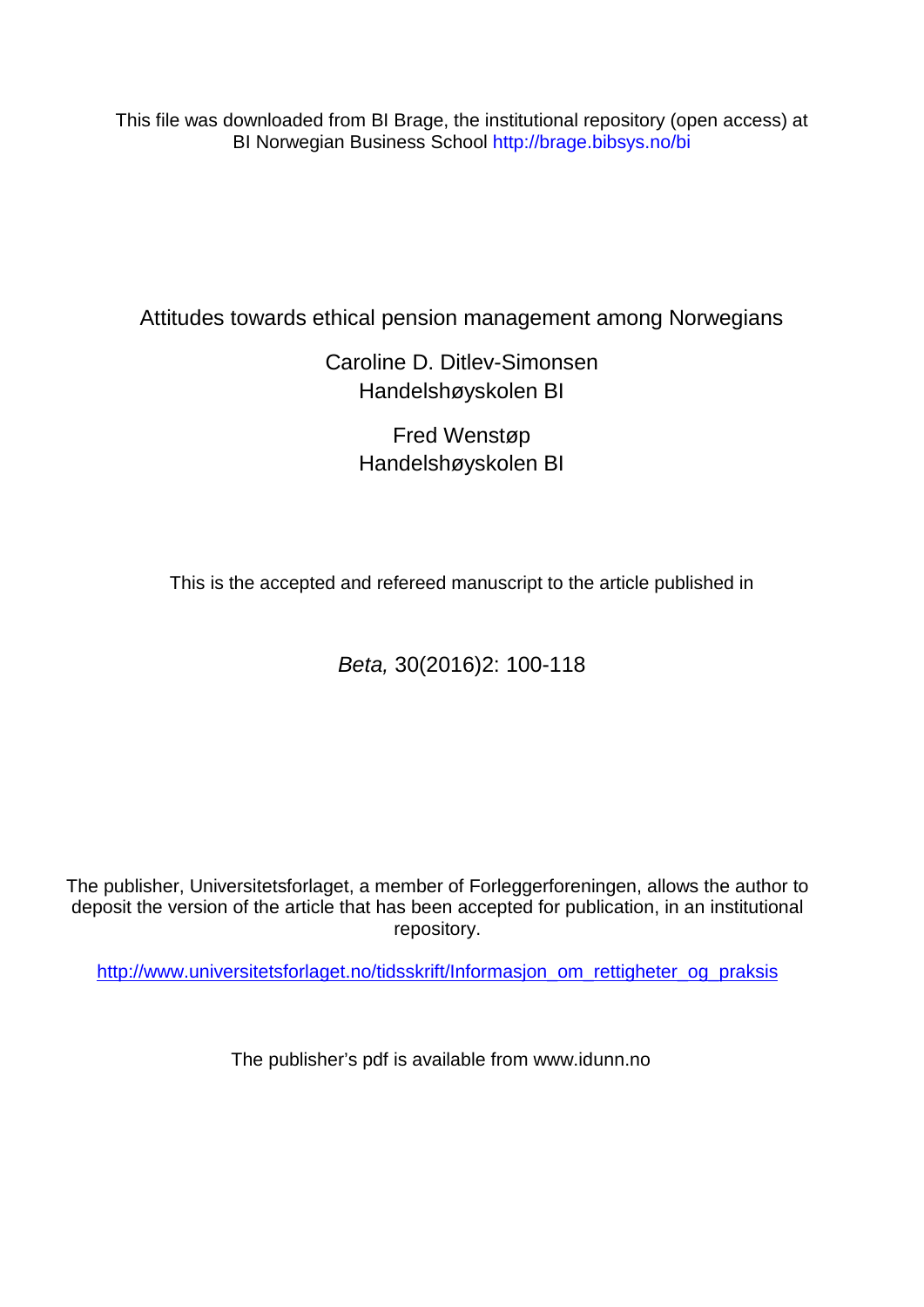## **Attitudes towards ethical pension management among Norwegians**

**Caroline D Ditlev-Simonsen, PhD**

Associate Professor, Co-Director Centre for Corporate Responsibility BI – Norwegian Business School, Department of Accounting, Auditing and Law Tel +47 90 787 737 [caroline.d.ditlev-simonsen@bi.no](mailto:caroline.d.ditlev-simonsen@bi.no)

> **Fred Wenstøp,** Professor emeritus BI – Norwegian Business School, Department of Strategy Tel: +47 46 41 04 93 e-mail [fred.wenstop@bi.no](mailto:fred.wenstop@bi.no)

For reference, please use the following:

Ditlev-Simonsen, C and Wenstøp F, *Attitudes towards ethical pension management among Norwegians*, BETA, Volume 30, NO. 2-2016, s. 100-118, ISSN Online 1504-3134, DOI: 10.18261, ISSN. 1 504-3134-2016-02-01

> Final version of article is available here: https://www.idunn.no/file/pdf/66908864/beta\_2016\_02\_pdf.pdf

| $\beta$ eta                                                          | $\,\oplus\,$<br><b>Beta</b>                                                                        |  |
|----------------------------------------------------------------------|----------------------------------------------------------------------------------------------------|--|
| Scandinavian Journal<br>of Business Research<br>UNIVERSITETSFORLAGET | 02/2016<br>$\mathbf Q$<br>Søk i denne utgaven<br>PDF-versjon<br>O Du har tilgang til denne utgaven |  |

Attitudes towards ethical pension management among Norwegians

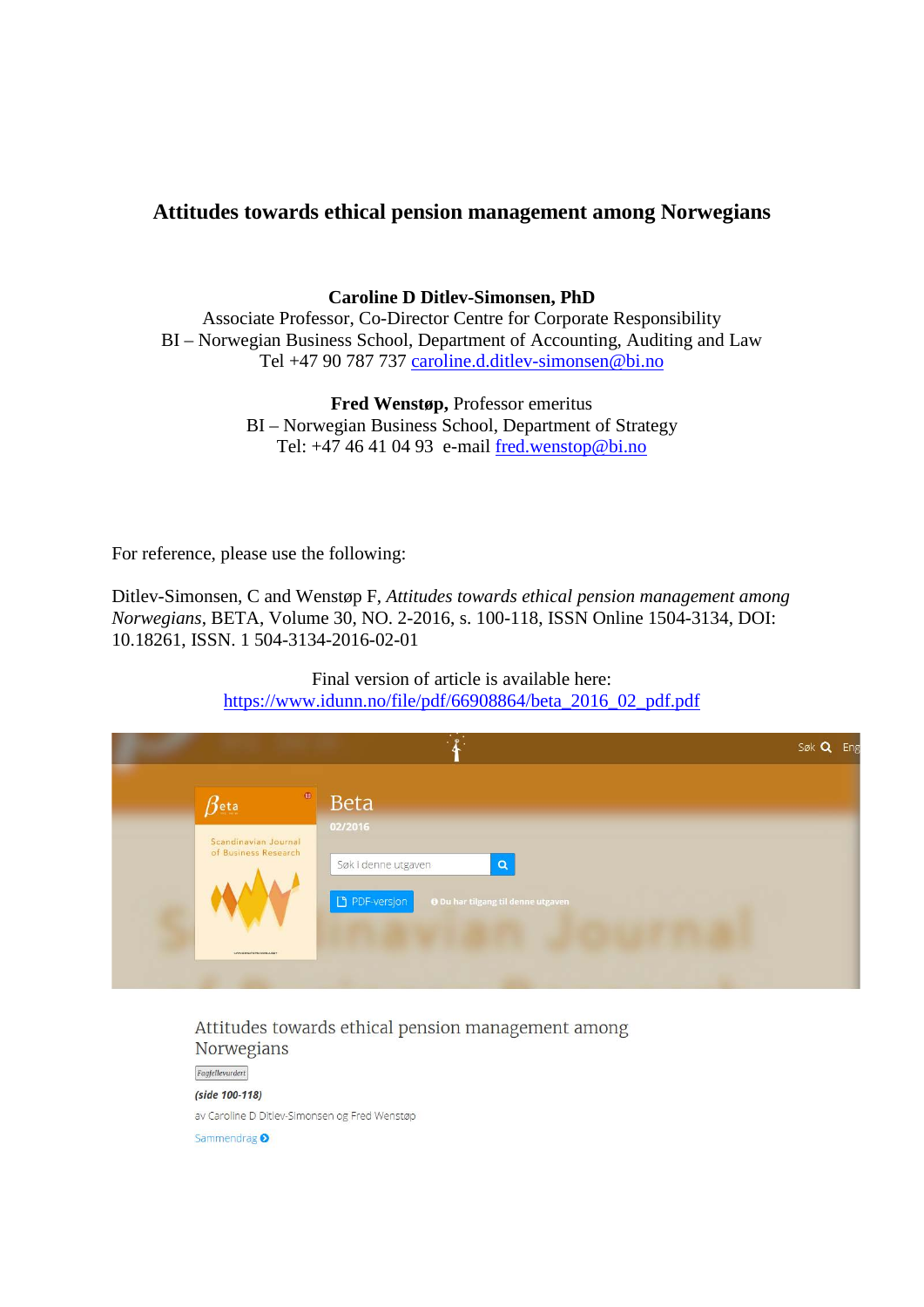**Caroline Dale Ditlev-Simonsen** is Associate Professor at BI Norwegian Business School. She holds a PhD in Leadership and Organization (BI Norwegian Business School), a Masters degree in Energy and Environmental Studies (Boston University) and a Bachelors degree in Business Administration (Simon Fraser University, Vancouver). Ditlev-Simonsen is Co-Director at the BI Centre for Corporate Responsibility

**Fred E. Wenstøp** is Professor Emeritus at BI Norwegian Business School. He graduated from the University of Oslo in 1969 in Cybernetics, and earned his PhD in 1975 from the University of California at Berkeley in the field of Management Science. Wenstøp's research areas are operations research, environmental management, and ethics.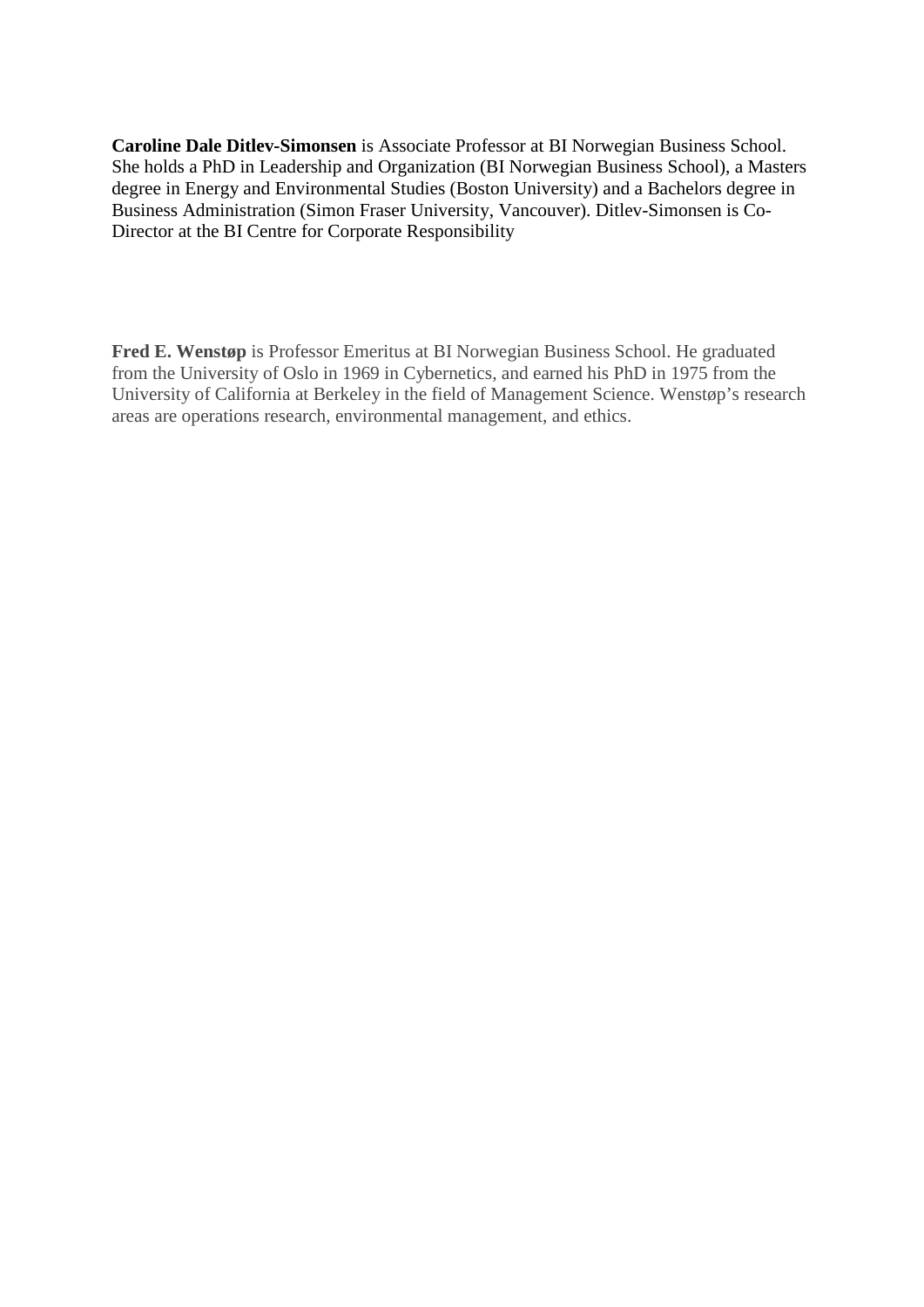### **Sammendrag**

I denne studien har vi kartlagt nordmenns holdninger til etisk forvaltning av pensjonsfond som kan innebære redusert pensjon. Vi studerer folks holdning til etikk angående eget pensjonsfond samt deres forestillinger hvilke holdninger andre har.

Fokuset er på hvordan politisk partipreferanse og tilhørende verdier påvirke holdninger. Vi analyserer dataene med tre velkjente verdisystemer beskrevet av henholdsvis Inglehart, Welzel og Hellevik.

Vi finner at 40 % sier de ville velge etisk investering selv om det betyr at deres egen pensjon vil bli redusert, mens 32 % sier nei. Det er uvisst hvor de 28 % som sier de ikke vet, vil ende opp, men dette kan tolkes som en generell positiv holdning i befolkningen til etisk pensjonsforvaltning.

Holdningene er avhengig av verdier, og Helleviks verdisystem er en litt bedre indikator enn de andre. Funnene viser at viljen til å investere etisk øker med idealisme, venstreorientering og utdanningsnivå, og synker med inntekt. De samme verdiene er ikke relatert til folks oppfatning av hvordan de tror andre ville valgt når det gjelder villighet til etisk pensjonsforvaltning.

*Nøkkelord: Social Responsible Investment (SRI), pensjon fond, verdisystemer, holdninger, World Values Survey (WVS), Inglehart, Welzel, Hellevik, Petroleumsfondet utland*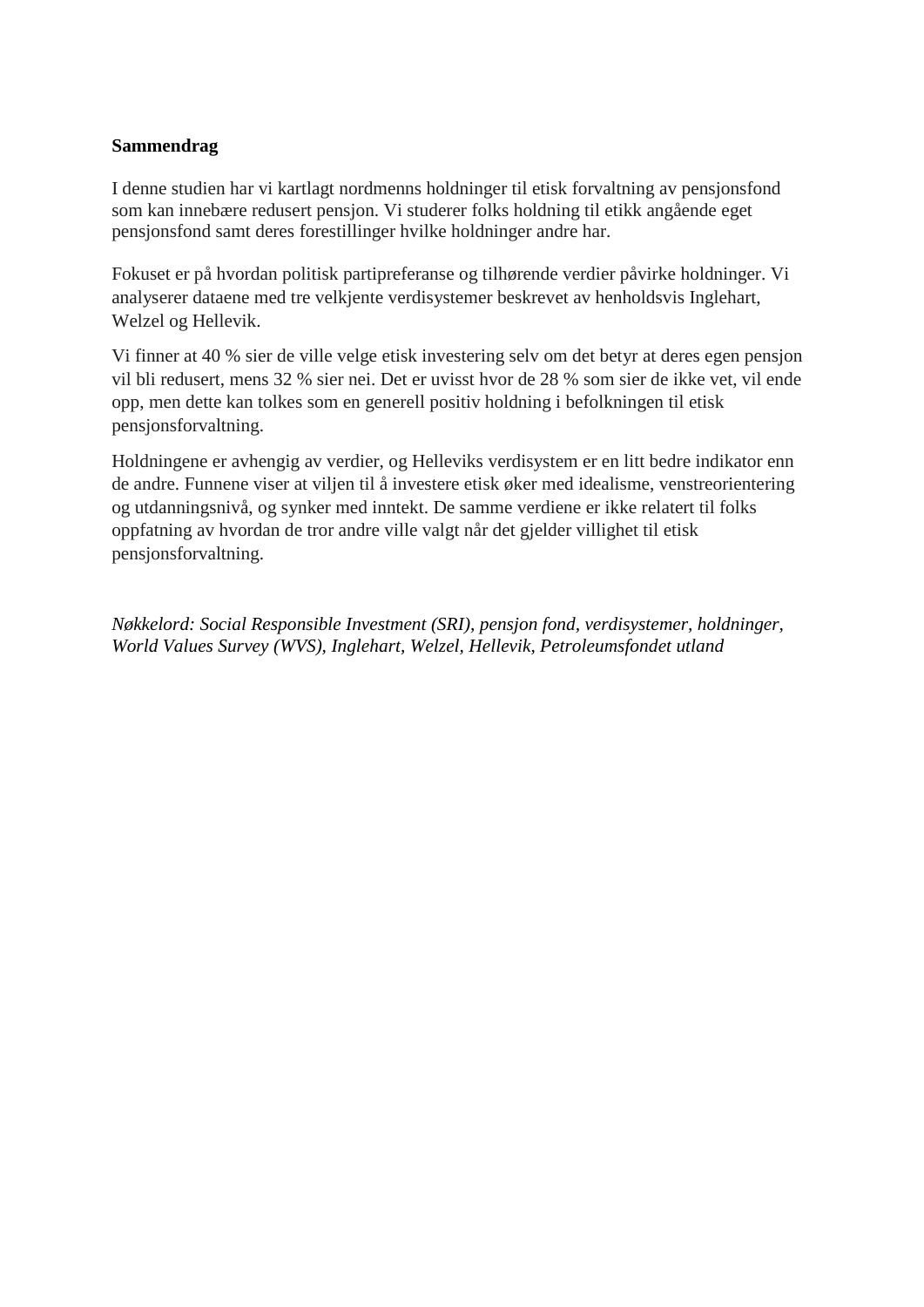### **Abstract**

We have surveyed the attitudes of Norwegians toward ethical pension management that carries an opportunity cost. We study attitude regarding own pension fund as well as belief about other people's attitudes.

The focus is on how political party preference and associated values affect attitudes. We analyze the data with three alternative values systems: Inglehart's Materialism-Postmaterialism scale, Welzel's Sacred-Secular and Obedient-Emancipative scales and Hellevik's Traditional-Modern, Materialism-Idealism, and Political Left-Right scales.

Our findings show that 40% of the respondents claim they would choose ethical investment, even though it implies reduced pension. 28% would not choose ethical investment. It is unclear how those who say they do not know would end up, still the findings can be interpreted as a general positive attitude among people to ethical pension management.

Attitudes depend on values, and Hellevik's value system is a slightly better predictor than the two other value systems. The findings show that willingness to invest ethically increases with idealism, leftist position and education level, and sinks with income. However, the values are not related to people's perception of other people's attitudes.

*Keywords: Social Responsible Investment (SRI), pension funds, value system, attitudes, World Values Survey (WVS), Inglehart, Welzel, Hellevik, The Norwegian government Pension Fund (GPF)*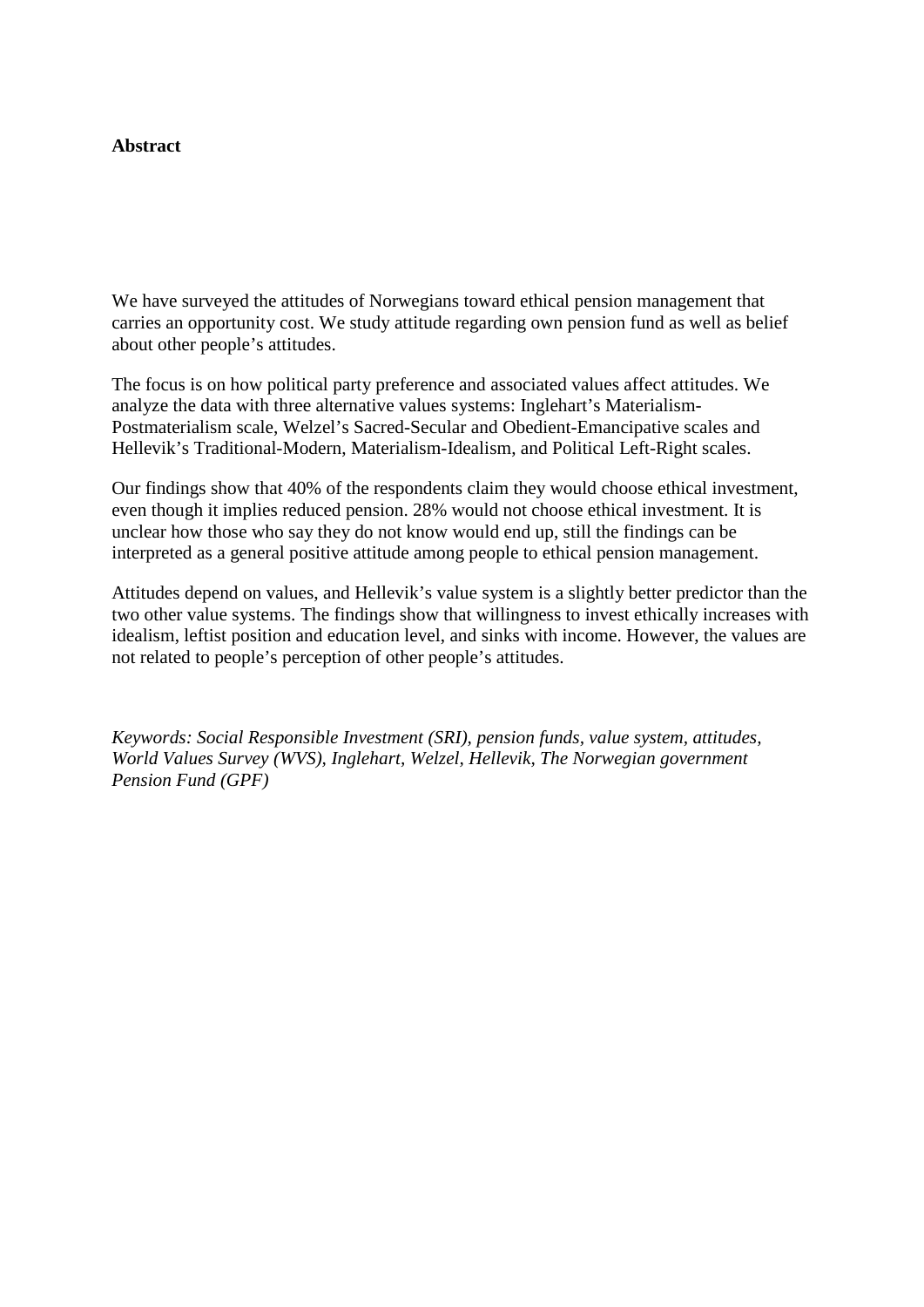# **1. Introduction**

This paper is about whether Norwegians accept deliberate ethical investment in their pension fund if there is a trade-off between financial return and ethics. The study is based on two surveys of approximately 400 respondents each, and the background for the questions is the well-known fact that the so called "oil fund" – the Norwegian Government Pension Fund Global (GPF) – uses ethical investment guidelines, and that the fund has suffered an opportunity cost after excluding tobacco.

We present the main results as well as the impact of gender, age, income and education level. We also investigate whether peoples' values can explain the data by comparing three different values systems. These are

- 1. Inglehart's Materialism-Postmaterialism 12-items scale (Inglehart, 1977)
- 2. Welzel's two-dimensional value system with Sacred-Secular and Obedient-Emancipative axes (Welzel, 2013)
- 3. Hellevik's three-dimensional value system with Traditional-Modern, Materialism-Idealism, and Left-Right political position axes (Norwegian Monitor) (Hellevik, 2008)

Ethical investment is best known as Social Responsible Investment or SRI — an acronym for combining different strategies to promote the common good. It enjoys increasing popularity, and the European SRI study (Eurosif, 2014) found that SRI strategies were continuing to grow at a faster rate from 2011 to 2013 relative to more standard asset management strategies in the European market. However, the important question of whether SRI involves a trade-off between financial return and responsibility, or actually represents a win-win strategy, seems to be left unanswered as exemplified by an inconclusive review of 21 scholarly studies published from 2008 to 2010 (Sjöström, 2011).

Although many studies have explored how return on investment depends on ethical investment, to our knowledge no one has investigated whether people are willing to reduce their pension in order to promote good causes. Such information would be useful for several reasons. It would be interesting for political parties that want to take public sentiment into account, and for managers of competing private pension funds. It might also throw light on to what extent different segments of the population think ethically when it comes to investment in pension funds. For instance, are gender, age, income, education level, or political leaning related to willingness to ethical investment?

And finally, to what degree can people's values explain willingness to reduce their pension for the common good?

This study aims to explore these questions.

# **2 The Structure of the Paper**

We begin by presenting ethical investment and social responsible investment in the Norwegian context, including the GPF. Since the data indicate that political party preference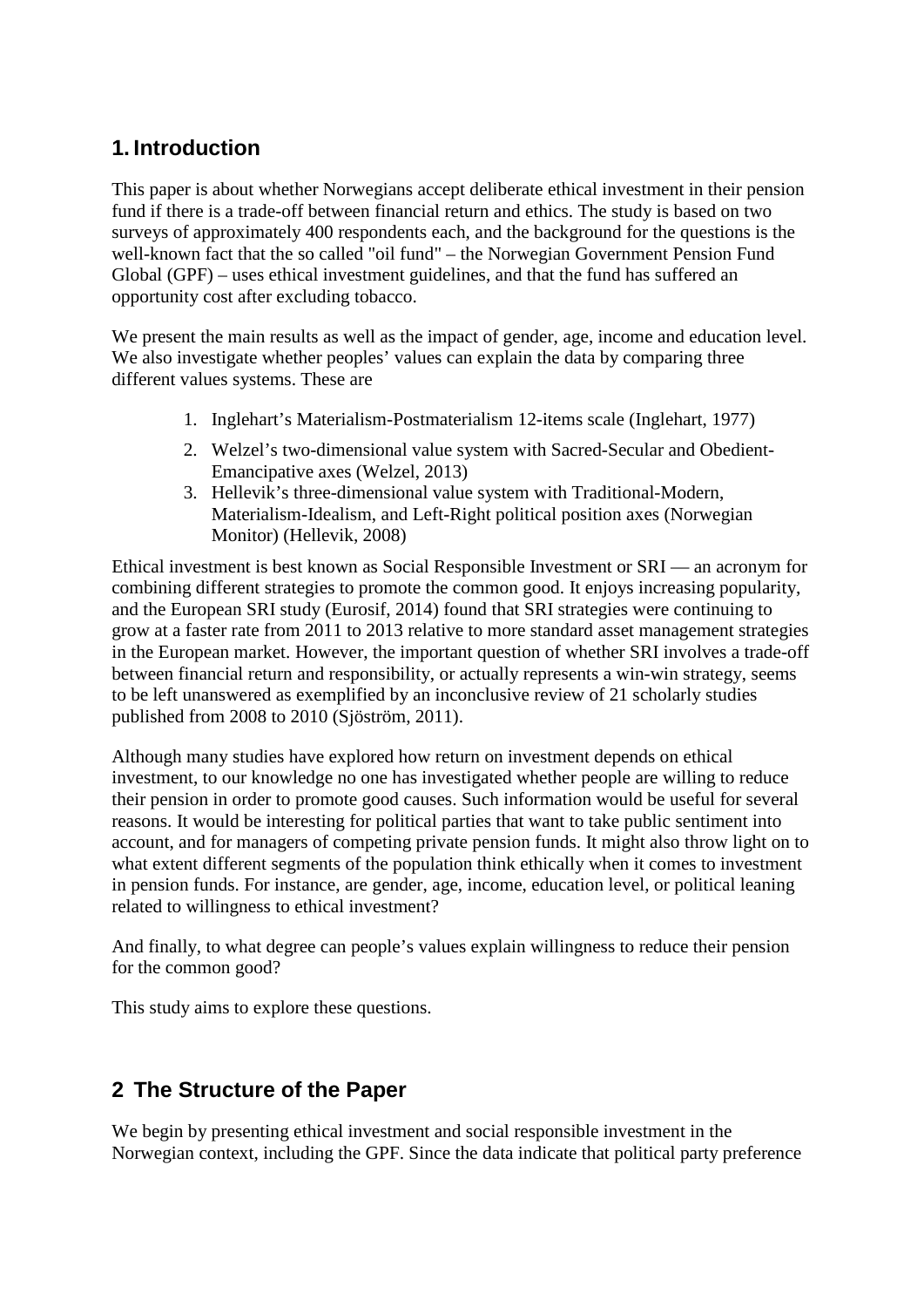is strongly associated with people's attitudes towards SRI for pension funds, we continue with a presentation of the Norwegian political landscape and underlying value dimensions. We then present the surveys and data before we build regression models that seek to explain the responses in terms of values and demographic characteristics of respondents. Finally, we summarize and discuss the findings and suggest future research in the field.

# **3 Social Responsible Investment (SRI)**

Social responsible investment (SRI) is an investment strategy that considers financial return as well as promoting the common good when evaluating investment alternatives. The Quakers in the U.S. were probably among the first to practice SRI around 1750 when they did not want to make money on the slave trade and consequently did not invest in such companies.

In Scandinavia, the first SRI fund, AktieAnsvar Aktiefond (Share responsible fund), was established in Sweden in 1965 by the Temperance movement and the Baptist Church, and the first two Norwegian SRI funds were established in 1989 by the insurance company Vesta (Bengtsson, 2008). Since then, SRI has become an important investment tool in Scandinavia, and is by far the largest investment practice in Norway among the Nordic countries (Scholtens & Sievänen, 2013).

The most common SRI practice is to exclude companies based on screening for ethical behavior. Some investors also apply a "best-in-class" approach, selecting and investing in companies that are the best from an environmental and/or social perspective. A key challenge for the exclusion approach is how to decide what is ethically "right" and "wrong"; i.e., what kind of companies to exclude. The decision is closely related to personal norms. For example, some people will claim that investing in an abortion clinic is responsible (ethically right). Women should have the right to abortion, they believe, and overpopulation is a sustainability challenge for our planet. Others might differ for religious or other reasons and consider abortion ethically wrong. Other contested issues include alcohol, tobacco, gambling, pornography, weapons, contraception, fossil fuel production and the military. Nuclear energy is particularly controversial. Some SRI funds exclude it, whereas others consider nuclear energy a way to reduce  $CO<sub>2</sub>$  emissions and therefore invest in it, with both sides claiming to be ethical.

## **3.1 SRI in the Norwegian Context: The Norwegian Government Pension Fund (GPF)**

The Norwegian Government Pension Fund (GPF) is one of the world's largest pension funds, with a market value close to NOK 6000 billion in 2014, which equals more than NOK 1 million per inhabitant. The fund is based on revenues from Norway's oil and gas industry and is "saving for future generations in Norway," according to the fund's home page ("GPFG responsible investment," 2010). Furthermore, the fund invests in about 8,000 companies in 82 countries, amounting to 1.3% of the world's listed companies. Its SRI guidelines exclude companies that: (1) produce weapons that violate fundamental humanitarian principles through their normal use, (2) produce tobacco, and (3) sell weapons or military material to states that are affected by investment restrictions as described in the management mandate (Clark & Monk, 2010). The Ministry of Finance governs the management of the fund, and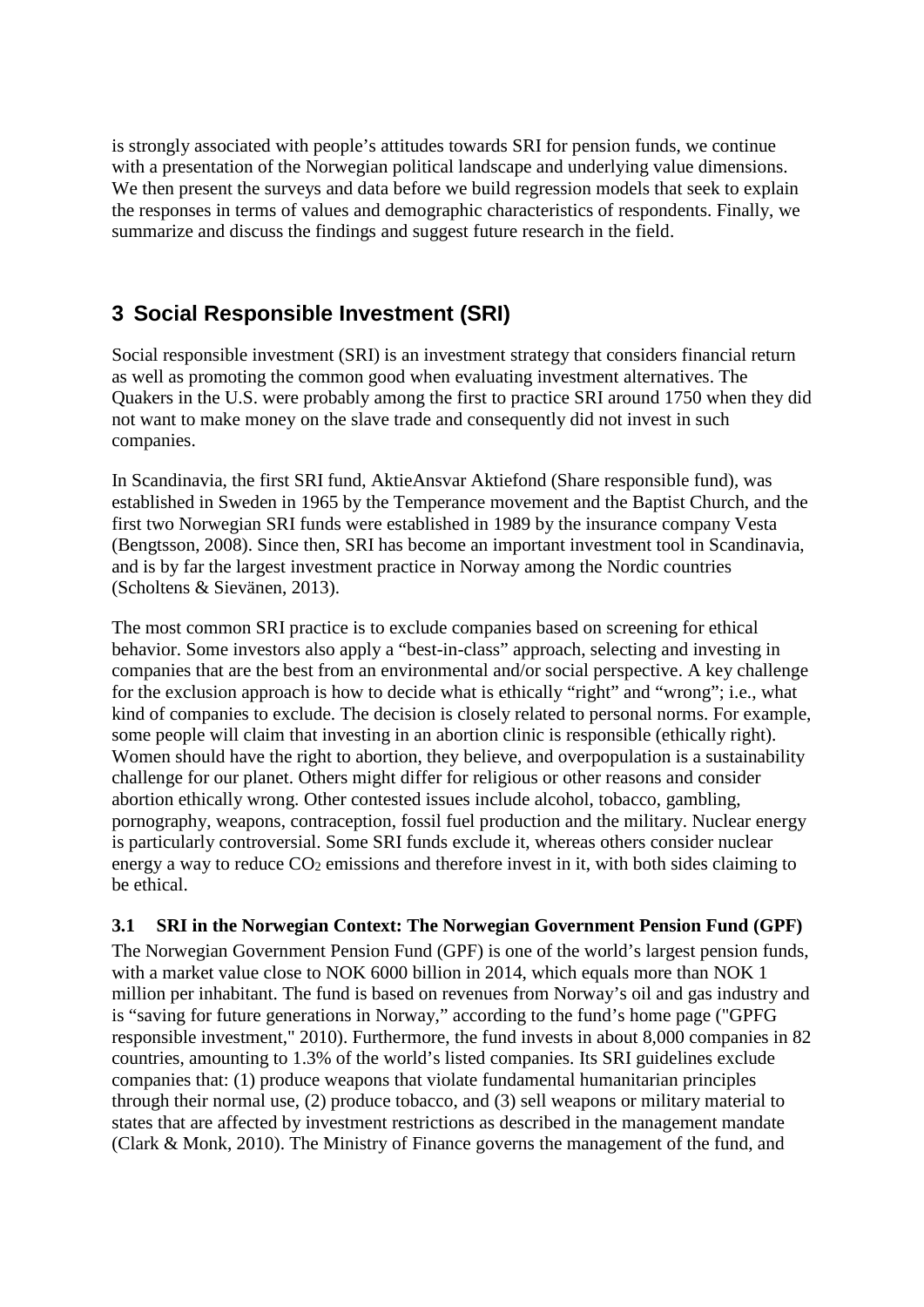seeks to optimize return on investments while observing its role as a responsible investor. The Petroleum Fund's Advisory Council on Ethics has been evaluating whether investments fulfills the ethical investment criteria.

The concept of ethical investment for the Government Pension Fund (GPF) was introduced politically by the Socialist Party in 2001, and in 2002 the government appointed a committee to propose ethical guidelines. In 2003 the committee delivered its proposal, which formed the basis for ethical investments (Stortingsmelding, 2004). After the guidelines were introduced, stakeholders were invited to voice their opinions at public hearings. NGOs such as World Wide Fund Norway, Amnesty International Norway, Rainforest Foundation Norway, and Save the Children Norway were active respondents. Research institutions, private citizens and other stakeholders also made recommendations. In addition, a continuing lively debate takes place in social media, where political parties and NGOs are particularly active. Thus, it is a reasonable assumption that public awareness about the guidelines and their potential impact on the return on investment is widespread.

Since funds invest in efficient markets with the objective to maximize beneficiaries' return on investment, any additional objectives or restrictions are generally considered to incur an opportunity cost. But there are other opinions. Sethi (2005), for instance, claims that current measurement of future risk understates or overlooks long-term risks because of the inherent short-run bias of financial intermediaries whose compensation depends on short-term results. He therefore finds evidence to suggest that these intermediaries engage in self-serving practices and thus fail in their duties to serve their clients' — i.e., pension funds' —best interests. Lewis and Juravle (2010), in their qualitative study of SRI champions, also identify short-termism as one of the key obstacles to ethical investment, but observe that for SRI to have a significant influence, greater government intervention is required.

This brings us back to the GPF and its development. In White Paper 20 (2008-2009) the Ministry of Finance recommended that companies producing tobacco should be excluded from the GPF, as an added investment restriction to the SRI guidelines. It received support from Parliament, and tobacco exclusion started in 2009. In hindsight, the central bank of Norway has compared the ROI of a global portfolio with and without the exclusions implemented in GPF from August 2005 to November 2011. The negative screening resulted in an opportunity cost of NOK 10.6 billion ( $\epsilon$ 1.3 billion) (Det Konglige Finansdepartement, 2012). The opportunity cost is primarily due to the exclusion of tobacco, which has been widely published in Norwegian social media. The GPF is therefore a good background case for investigating the values of the populace when it comes to willingness to reduce one's own pension through ethical investments.

The general consensus among all political parties in Norway is for the GPF to invest ethically, although support ranges from hot to lukewarm; the discussion is about exactly what guidelines to follow and which industries or companies to exclude. Although Norway practices representative democracy, meaning that the voters elect representatives to serve on their behalf without necessarily consulting them on every issue, one would think that the politicians speak for their constituents on this contentious issue. This is what we want to investigate, with a focus on the relevance of political beliefs and values. First, we will present the Norwegian political landscape. Thereafter we will give an overview over the alternative value systems.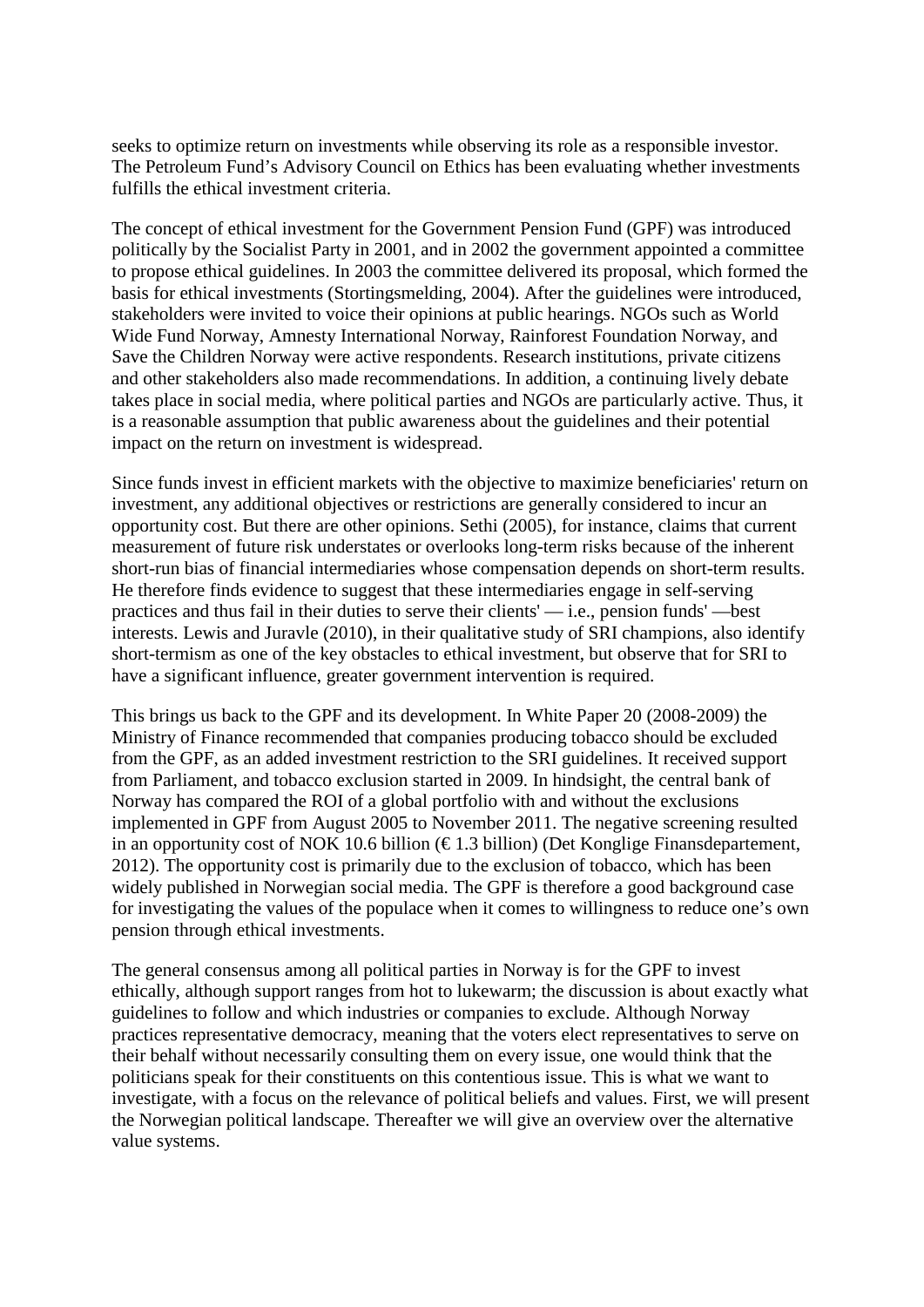# **4 Norwegian Politics and Values**

### **4.1 Political Parties**

There are seven political parties with enough support to give them a chance to be represented in Parliament: the Socialist Party, the Labour Party, the Centre (Agricultural) Party, the Liberal Party, the Christian Democratic Party, the Green Party, the Conservative Party and the Progress Party. The two main parties are Labour, which for a long period after World War II ran a majority government, and the Conservatives, who several times in recent years have threatened Labour's leading position. The three middle parties are small, but have several times played pivotal roles in shifting coalitions. Figure 1 presents the result of the most recent 2013 election (Kommunal- [og moderniseringsdepartementet, 2014\)](#page-21-0)

--------------------

Figure 1 in here

*Election 2013 results, with Parliamentary parties ordered from left to right*

--------------------

The Socialist Party was alone in 2001-2002 when it proposed that the GPF should start to invest ethically, a proposal that was accepted by Parliament in 2004, against the votes of the Progress Party and without consulting the general population, the beneficiary of returns from the GPF.

Although there is now a general consensus among the parties about SRI, it is still possible to discern shades of opinion. Reading the political platforms of the different parties, it seems fair to say that the Socialists are still strong supporters while two major parties — Labour and the Conservatives — support the idea if it does not cost too much. The Centre Party is rather quiet about the issue while the Liberals and Christian Democrats are strong supporters, with the Liberals emphasizing environmentally friendly investments and the Christian Democrats arguing for investment in poor countries. The Progress Party is a lukewarm supporter and does not want the fund managed as a "toy" for diverse political priorities.

# **5 Value Systems**

If people are willing to trade off financial returns against ethics with regard to their pension fund, the reasons ought to be found in their values — how they want to live their lives and what their goals are. Among other things, values strongly influence attitudes toward the environment and concern for other people's welfare. It is evident that parties and individuals have struggled with how to address SRI in the Norwegian Government Pension Fund setting.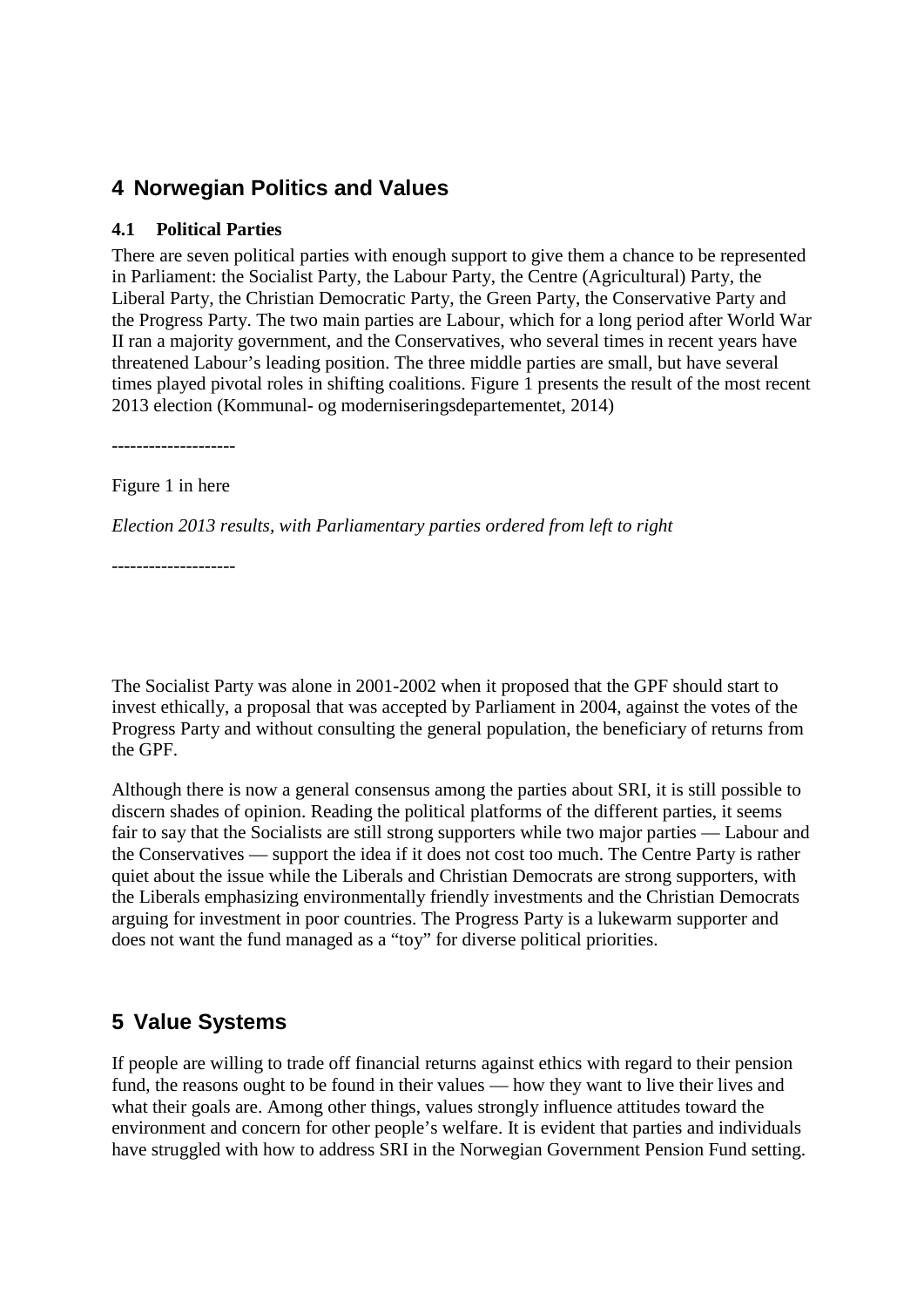It is therefore interesting to investigate to which extent this is based on and can be explained through underlying values.

We will relate our data to three alternative, widely accepted values systems:

- 1. Inglehart's Materialism-Postmaterialism 12-items scale (Inglehart, 1977)
- 2. Welzel's two-dimensional value system with Sacred-Secular and Obedient-Emancipative axes (World Values Survey) (Welzel, 2013)
- 3. Hellevik's three-dimensional value system with Traditional-Modern, Materialism-Idealism, and Left-Right political position axes (Norwegian Monitor) (Hellevik, 2008)

### **5.1 Inglehart's 12 items Materialism-Postmaterialism Scale**

Inglehart's Materialism-postmaterialism value scale is based on 12 items. Six items determine the degree of materialism: maintain order, fight rising prices, economic growth, strong defense, stable economy, fight crime. The six postmaterialist items are: more say in government, protect free speech, more say in jobs, beautify cities and countryside, more human society, society where ideas count. Inglehart's basic tenet is that as societies become more affluent and economic security is taken more or less for granted, people tend to shift from being materialist to becoming postmaterialist. Postmaterialism has been associated with pro-environmentalism and is found to have a strong link with the level of education (Bean & Papadakis, 1994, p. 266; Moors, 2003).

Although Norway is one of the more affluent countries in the world, there is still a considerable variance in postmaterialist scores within the population, as Figure 2 shows. There, we see the average scores of the respondents according to political party preference as documented in the WVS Norwegian survey (Listhaug, 2007). The average party scores on postmaterialism appear to be related to their attitudes towards SRI in the GPF, as described above. The Progress party has the lowest score, and socialists and communists the highest. Thus, we should expect to find a positive association between willingness to invest ethically and postmaterialism in the statistical analysis.

--------------------

Figure 2 in here

*The scores of Inglehart's 12 items scale on postmaterialism according to Norwegian political party preference. Data retrieved from the World Values Survey (Listhaug, 2007)*

--------------------

### **5.2 Welzel's two Dimensional Value Model With Sacred-Secular and Obedient-Emancipative Scales**

Inglehart has developed his ideas further and introduced two scales to replace the single postmaterialism scale, one with *traditional versus secular-rational* values and the other with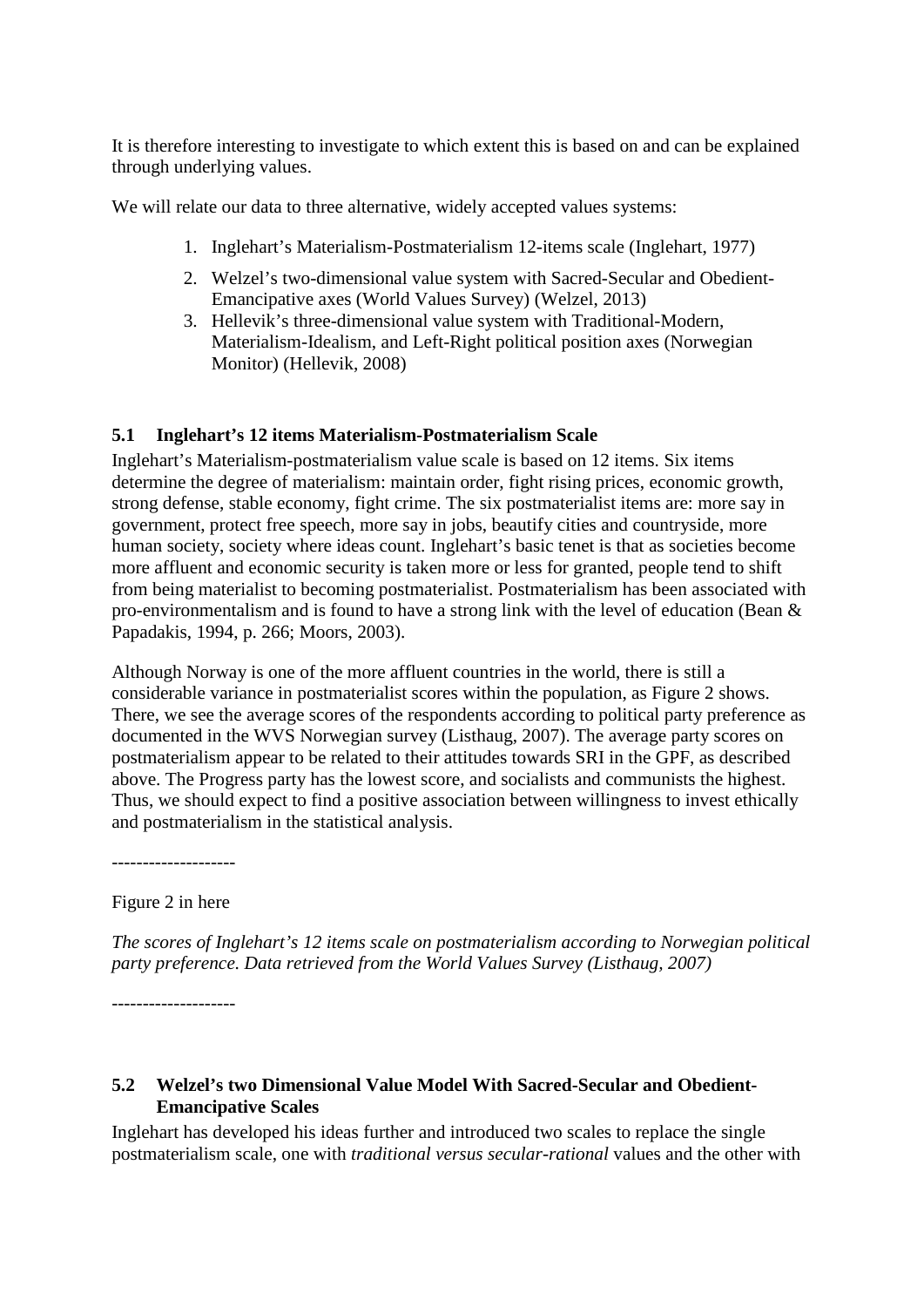*survival versus self-expression* values (Inglehart & Baker, 2000). Welzel's two-dimensional value model is a still further development of this model (C Welzel, 2013). He has analyzed data collected through the World Value Survey (WVS) and presented a theory of how human emancipation leads to a "better world". The two scales are:

- **Secular Values** (or Sacred-vs.-Secular Values) which is developed through five questions about religion, respect for authority, national pride and independence.
- **Emancipative Values** (or Obedient-vs.-Emancipative Values) which is developed through five questions addressing issues like happiness, trust, freedom and societal participation. Higher score on these questions favours freedom of choice and equal opportunities.

By comparing countries, Welzel shows that as GDP increases, so does emancipative values, wellbeing (ibid. page 188), and unselfish orientation (ibid. page 205). He also finds a positive relation between emancipative values, income and education level (ibid. page 99).

Welzel points out that countries like Norway, which is ranked high on environmental impact, is also high on environmental quality. This suggests that high standard of living does not necessarily imply environmental degradation. The relationship between environmental quality and human empowerment "exist because something in the human empowerment process makes societies take action for better environmental quality. Most likely, this "something" is emancipative values" (Welzel, 2013, page 379)

From the point of view responsible investment of pension funds, Norwegians should thus be more likely to prioritize sustainable fund management than people in other countries. Furthermore, we should expect to find a variance within Norway, where people with more income and education, should be more emancipated and less selfish. Emancipated people would be more likely to invest their pension money in a sustainable manner – even though it implies less pension in the long run.

Figure 3 shows that there is an obvious correlation between Welzel's two scales, when political party preference is the unit of observation (The WVS data base use the term "Restricted" instead of "Obedient").

--------------------

Figure 3 in here

*Average scores of Welzel's values according to Norwegian political party preference. Data retrieved from the World Values Survey (Listhaug, 2007).*

--------------------

## **5.3 Hellevik's Norwegian Monitor Value System**

Ottar Hellevik has for three decades been monitoring Norwegian values by observing how people score on a system of value dimensions. He has conducted at 62 questions survey, and the responses are used to develop 25 value-indexes. Through factor analysis, three value dimensions are developed.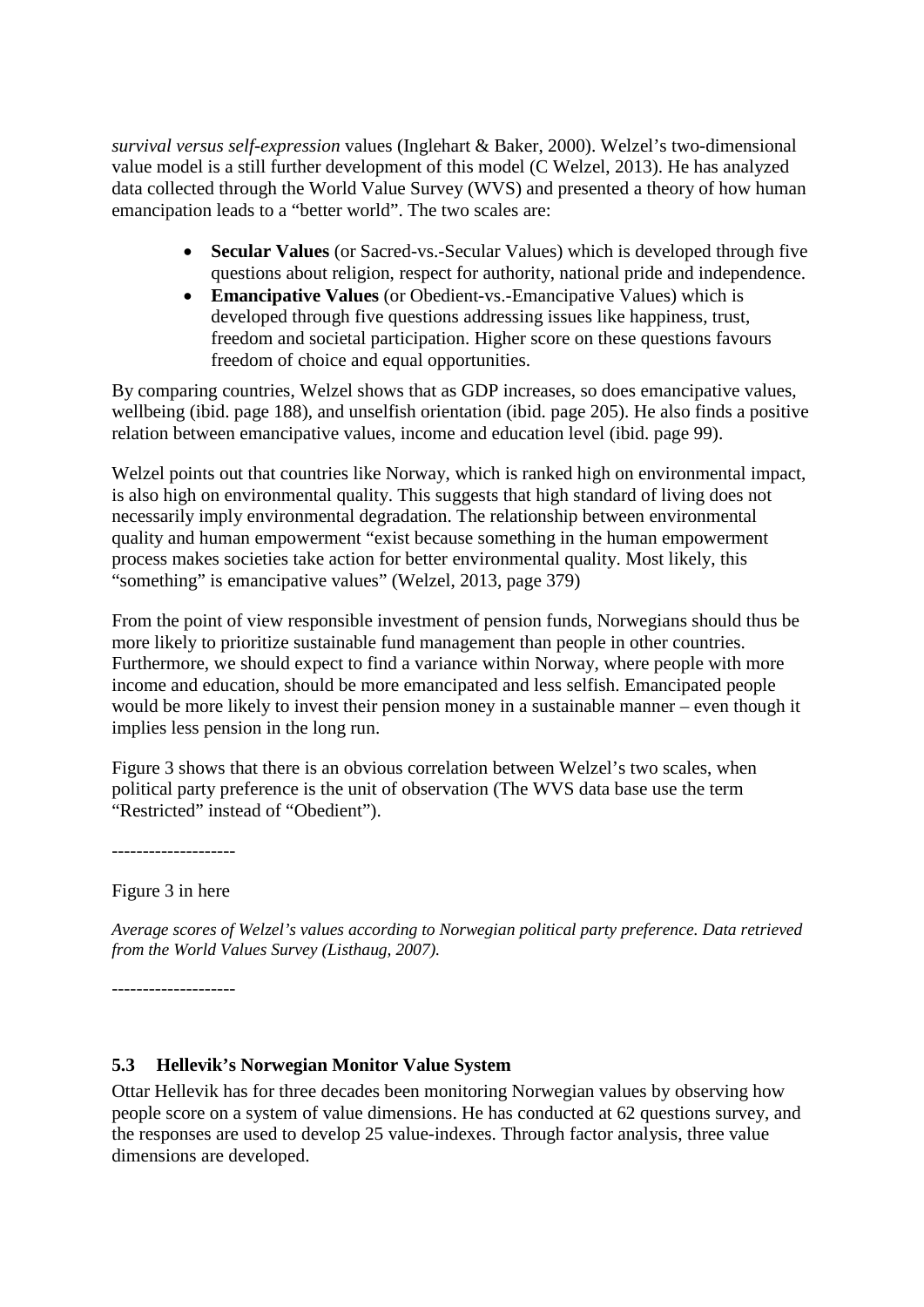The two most important axes in this model are the Traditional-Modern and Materialism-Idealism scales. According to Hellevik, the Traditional-Modern scale "contrasts those who are positive to technological innovations, risk taking, spontaneity, urban life, new social mores such as gender equality, to those who believe in established traditions, religion, authority, conformity, frugality, respect for law and order" (Hellevik, 2015). The Materialism-Idealism scale, on the other hand contrasts those that favor economic growth, material possessions and consumption, putting their own needs above concern for others, with those who value self-realization, close interpersonal relations, religion, good health and concern for the environment (ibid). Women and those with a higher education tend to be more idealistic in their value orientation than men and those with less education (Hellevik, 2002).

The Materialism-Idealism index is obviously a promising candidate for predicting a willingness to invest ethically. The Traditional-Modern index is a more doubtful candidate, however, as it is difficult to discern relevant underlying factors. We have therefore included the third most important scale in Hellevik's value system, namely the Political Left-Right dimension. The left wing traditionally favors a mixed public-private economic system with state ownership of basic industry, public governance of welfare, social security and the environment. The right wing favors freedom, private ownership and a market economy with little governmental interference. Thus, we should expect leftist people to be more willing to invest ethically than those on the right wing.

Figure 4 shows the average scores on Hellevik's two most promising axes, according to Norwegian political party preference. The Materialism-Idealism scores are retrieved from Dalen (2013), and the left-right political dimension from WVS (Listhaug, 2007). The two scales seem quite unrelated when political parties are units of observation.

--------------------

Figure 4 in here

*Average scores of Hellevik's two most significant value scales according to Norwegian political party preference. The Materialism-Idealism scores are retrieved from Dalen (2013), and the left-right political dimension from World Value Survey (Listhaug, 2007)*

--------------------

## **6 The Surveys**

The survey was conducted by TNS Gallup. TNS Gallup is a leading survey service in Norway which pre-election surveys tend to very well predict the actual political election results. The method used is called Online Omnibus. Online Omnibus is a web based interview with a representative selection of the Norwegian population from the age of 18 years and up. The sample for the Online Omnibus survey, which is drawn from TNS GallupPanel, is stratified based on age, gender and location (geographic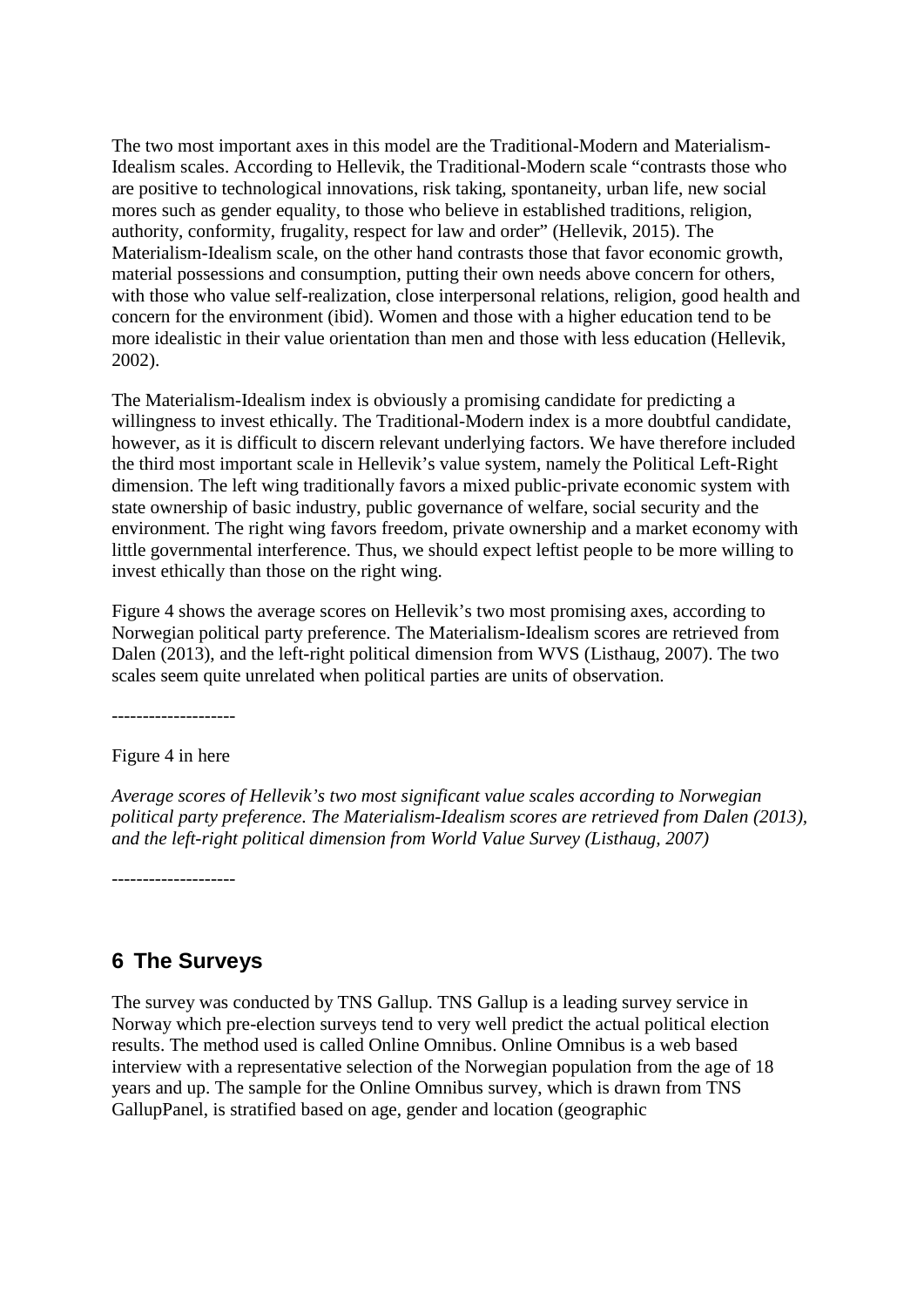The response rate on surveys generally has to a large extent declined the last decades [\(Hellevik, 2015a,](#page-20-0) [2015b\)](#page-21-1). Generally surveys conducted through the TNS GallupPanel has a response rate of 50-60 percent which is good relative to many other similar panel surveys based on the same type of pre-recruited web panels. However, if we should take into account the recruitment process for this type of webpanel the response rate would be much lower.

The respondent is not pre-recruited for this particular survey. Still, low response rate does not necessarily imply that the findings cannot represent the initial population. The quality of the recruitment, the sample drawn and routines for maintenance and updating of the panel is of importance. In addition, the formulation of the questions, as well as the interpretation of the answers is also important to take into account when analyzing the findings [\(Hellevik, 2015a\)](#page-20-0).

The two questions in this survey was simple to answer. The respondents had three alternative answers, and were asked to cross off one of these ("yes," "no" or "don't know").

Our study included only people with income (full time or part time employed), and the response is weighted according to the national statistics through Statistics Norway<sup>[\[1\]](#page-12-0)</sup>.

Two independent random samples of approximately 400 respondents representing the Norwegian population were surveyed anonymously in March 2014. We call the two samples **Group 1** and **Group 2**. Members of group 1 were asked whether they think other people would invest ethically, while those in group 2 were asked whether they would personally invest ethically. To avoid one question influencing the answer to the other, nobody got both questions.

We asked two different questions because we might expect a self-serving bias if we surveyed people by just asking if they would be willing to sacrifice from their own pension fund to achieve ethical investment. The response entails no commitment, and to answer yes would help many people maintain a good self-image. Such self-serving bias is a prevalent cognitive or perceptual process that serves to maintain self-esteem (Forsyth, 2008), and there are indications that it is more common among younger people (Lachman, 1990) and men (Christensen, Sullaway, & King, 1983).

Since we didn't know the extent of the self-serving bias in our context, we compared it with a question about how ethical respondents think other people are. Presumably, the investment they actually made would lie somewhere between the two.

#### **6.1 The Survey Questions**

-

**Group 1** members were asked about their belief in other people's ethics. The question was (translated from Norwegian):

<span id="page-12-0"></span><sup>&</sup>lt;sup>[1]</sup> Statistics Norway reports to the Ministry of Finance and [the Statistics Act of 1989](https://urldefense.proofpoint.com/v2/url?u=http-3A__www.ssb.no_en_omssb_styringsdokumenter_lover-2Dog-2Dprinsipper_the-2Dstatistics-2Dact-2Dof-2D1989&d=CwMGaQ&c=zdK58V2JKULZdB8nuBRpog&r=d72k8Dyl9DZcUp2YGladSMZRIm4e2vTYs7nBQ1DU6jU&m=ZEpmRIJ9nGhwId3zBzy4HEcAJX38bzDiTvuch8Y5kKo&s=SpglOFFAW--x_Hq6n8hHoxkVOmFgQqTdLqq9UPLeQXI&e=), but is a professionally autonomous organisation with a mandate to determine what it publishes, as well as when and how the publishing takes place.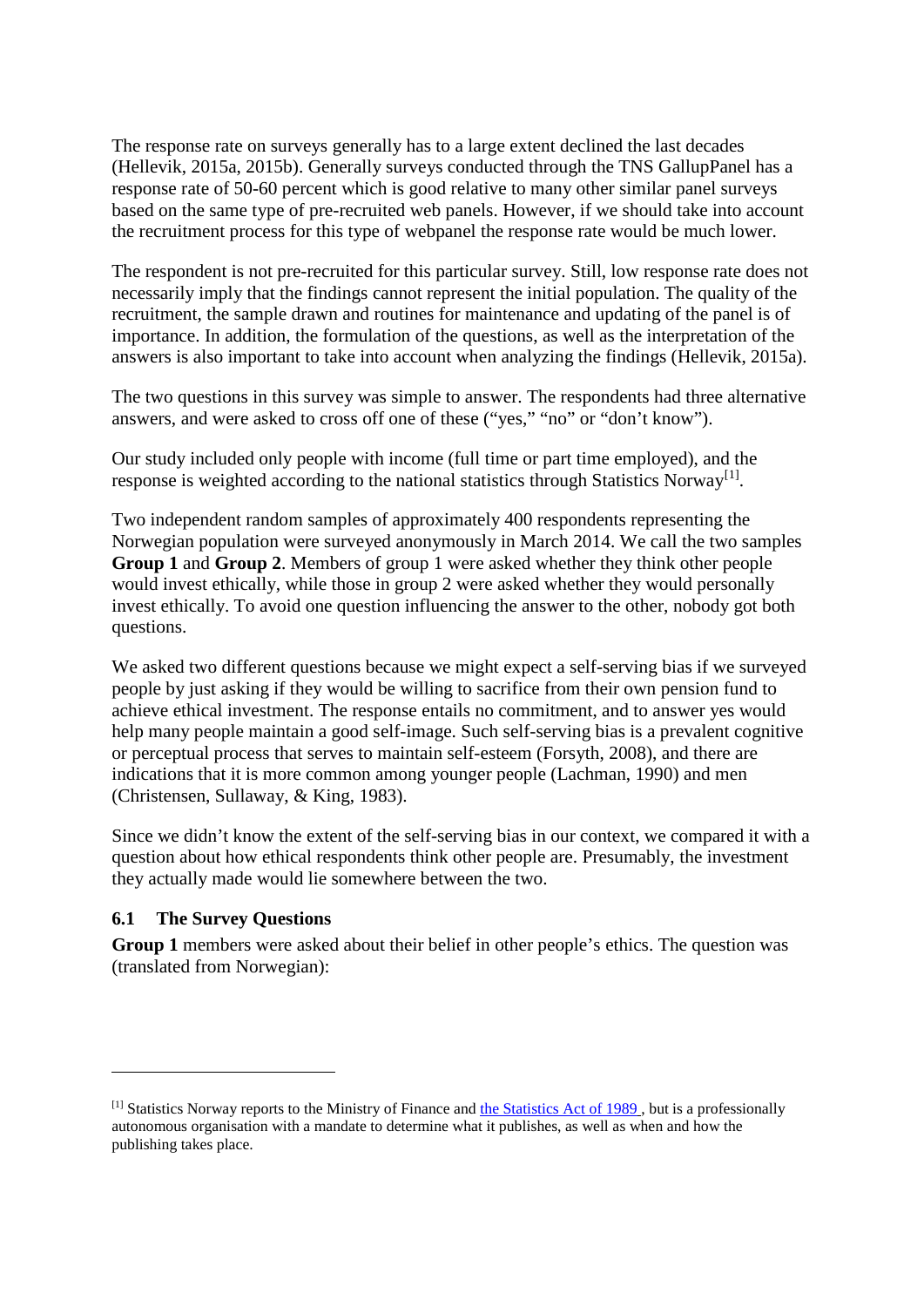"The Norwegian Government Pension Fund Global uses ethical guidelines for its investments. Some of these guidelines, such as excluding tobacco shares, have resulted in reduced return on investment for the fund.

In their own pension fund management, do you think *most people* would choose ethical investment if it means that *their own* pension will be reduced?

Please answer "yes," "no" or "don't know".

**Group 2** members were asked about their attitudes toward their **own pension.** The question was:

"The Norwegian Government Pension Fund Global uses ethical guidelines for its investments. Some of these guidelines, such as excluding tobacco shares, have resulted in reduced return on investment for the fund. In *your own* pension fund management, would you choose ethical investment if it means that *your* pension would be reduced?"

Please answer "yes," "no" or "don't know".

## **7 Data Presentation**

#### **7.1 Own Investment Ethics Versus Belief About Other People**

Only 20.5% of the respondents in group 1 thought *most people* would choose ethical investment if it means that their own pension would be reduced, while 56.3% answered "no" to the question. This leaves a rather large proportion of 44.2%, however, who "don't know."

On the other hand, in group 2, a much larger proportion (40.3%) would choose ethical investment even if it meant that *their own* pension would be reduced, while only 31.9% answered no. Thus, people appear to think much better about themselves than others when it comes to ethical investment in pension funds. A chi-square test shows that there is a very significant difference between the two groups ( $p = 0.000$ ), which corresponds well with the expected self-serving bias. The data is summarized and presented graphically in Figure 5.

--------------------

Figure 5 in here

*The main result from the survey. Group 1 answered the question: In their own pension fund management, do you think most people would choose ethical investment if it means that their own pension will be reduced? Group 2 answered the question: In your own pension fund management, would you choose ethical investment if it means that your pension would be reduced?* 

--------------------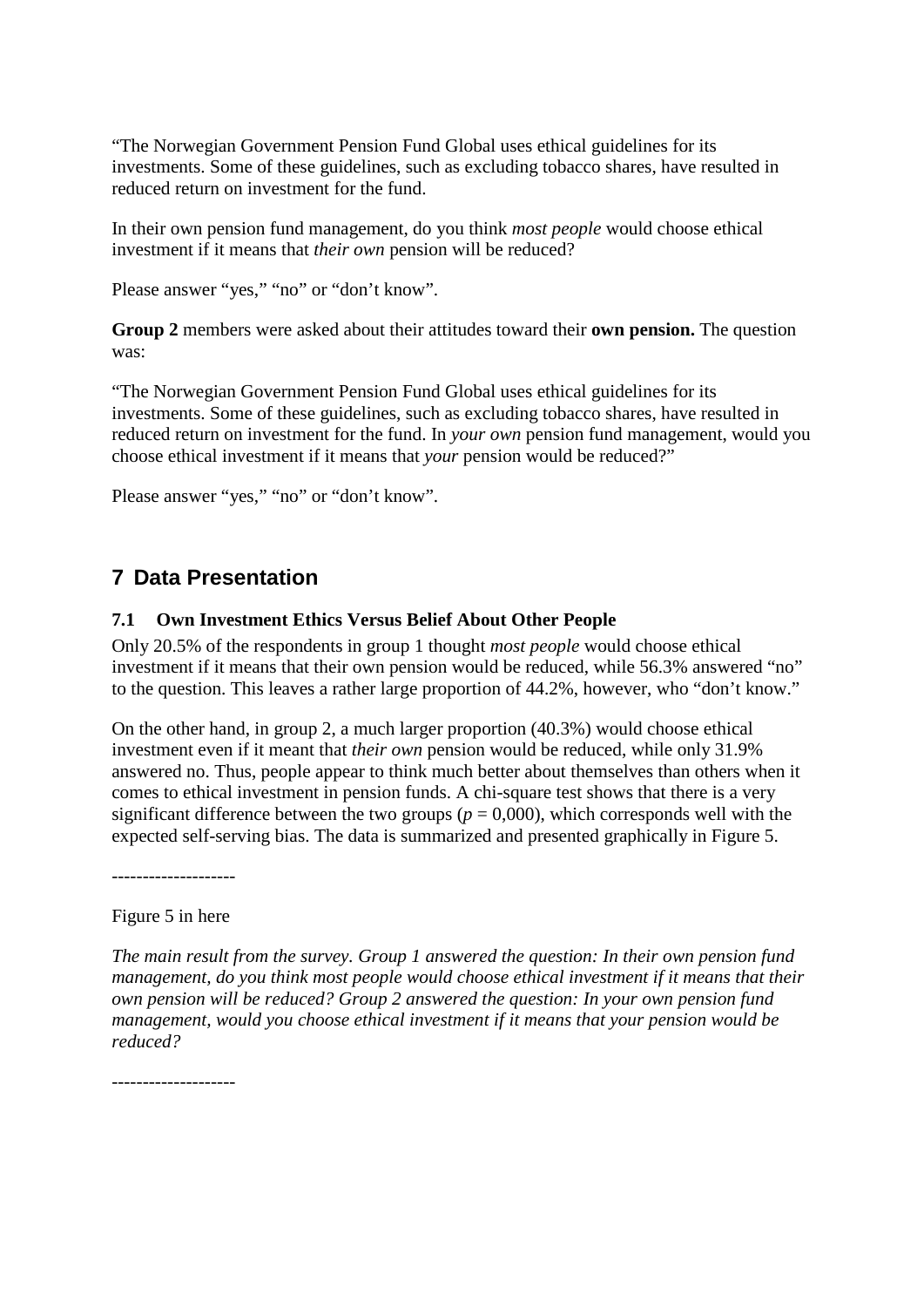The data show that the overall enthusiasm for ethical pension investments that might reduce pension funds is lower than what one might expect from the general political support that guidelines for the GPF enjoy in Norway. Both "yes"-tallies are well below 50%, and that invites to a closer examination of the political landscape.

### **7.2 Investment Ethics and Political Preference**

The respondents were also asked which political party they voted for in the latest parliamentary election. This question reduced the number of valid responses somewhat, since some people did not remember, or did not choose to answer it. To simplify the picture, and to achieve sufficient observations within the groups, we have therefore lumped the three middle parties into one group, called the Centre Group. The three parties have in common that they are small and mostly in opposition and thus freer to advocate their own special interests. After renaming the Socialists and the Progress Party, we now have five political groups for the analysis: Left, Labour, Centre, Conservative and Right.

The response of Group 1 to the question "In their own pension fund management, do you think most people would choose ethical investment if it means that their own pension will be reduced?" we got the results shown in Figure 6.

--------------------

Figure 6 in here

*Group 1: Attitude toward others pension. The responses to the question: "In their own pension fund management, do you think most people would choose ethical investment if it means that their own pension will be reduced?"* 

--------------------

The Leftists appear to be most optimistic about other people's investment ethics, and the Conservatives and Labour most pessimistic, but a chi-square test shows that these differences are far from significant. We cannot therefore infer political differences from this figure alone.

The picture changes, however, when we turn to the respondents' own pension fund.

In this case, a chi-square test shows that the differences among the parties are very significant (Pearson chi-square  $p$ -value =  $0.000$ ). The data is summarized and presented graphically in Figure 7.

--------------------

Figure 7 in here

*Group 2: Attitude toward one's own pension. The responses to the question: "In your own pension fund management, would you choose ethical investment if it means that your pension would be reduced?"*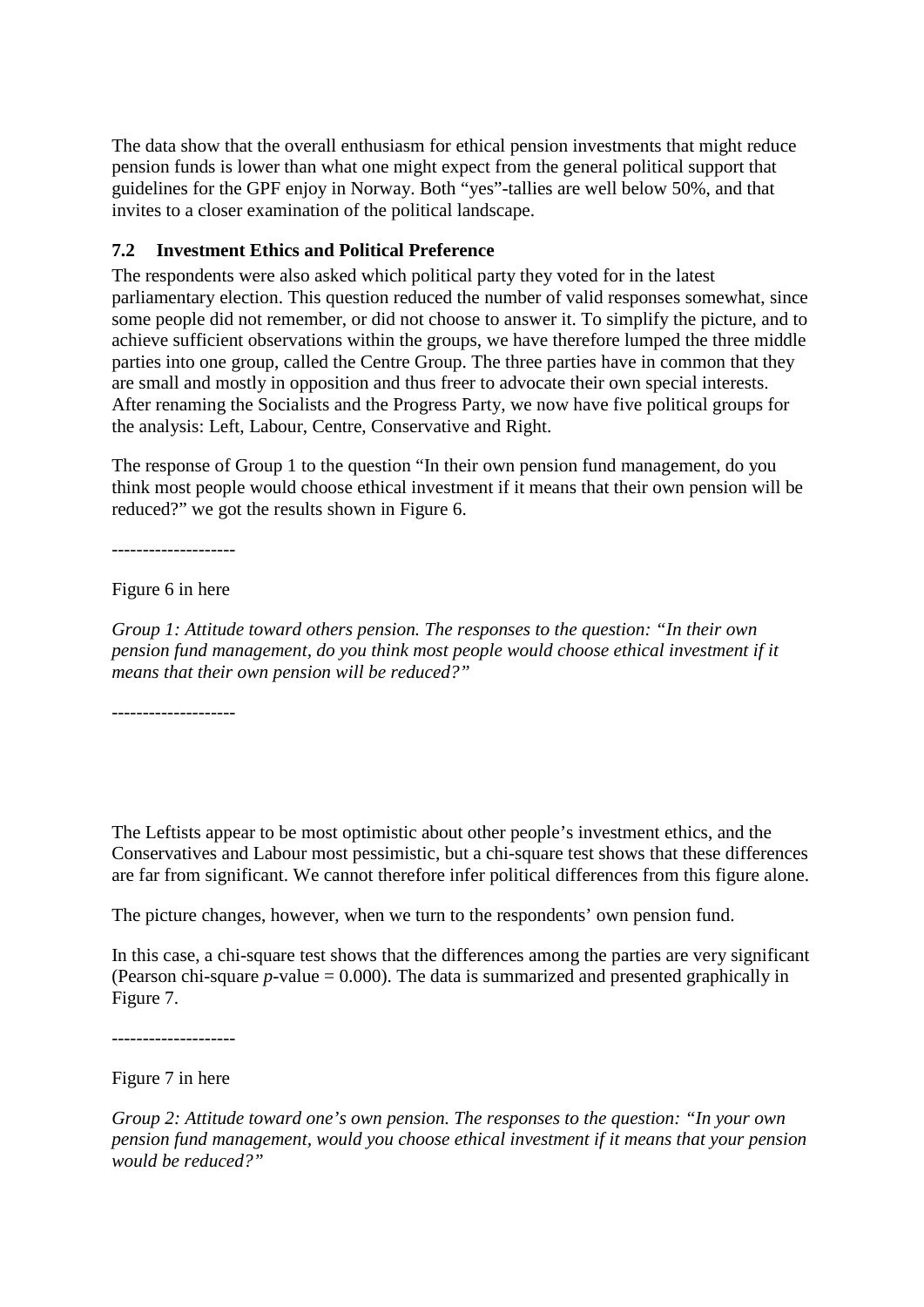--------------------

The data show a pattern that is strikingly similar to the different parties' attitudes towards ethical guidelines for the GPF. Leftist voters are enthusiastically for guidelines while the Rightists are emphatically against — thus betraying somewhat the Progress Party's official standpoint. Labour and the Conservatives, the main parties in several governments, have many voters who are uncertain about ethical investment. The Centre group, with its specialinterest parties, is next in enthusiasm after the Leftists. Thus, the political parties seem to reflect their voters' ethical attitudes well, and vice versa. The only problem is a lack of general enthusiasm, since the overall support for ethical investment in pension funds hovers below 50%.

### **7.3 The Impact of Demographic Characteristics**

We have used simple cross-tabulation with chi-square tests to study the relationship between dichotomous demographic variables and the two questions about ethical investments.

- *Gender*: About the same proportion (20%) of women and men believed that other people are willing to invest ethically, while 65% of men and 47% of women answered no, with a much higher proportion of women responding "Don't know." The difference is very significant ( $p = 0.000$ ). When it came to their own ethical investment, 42% of women and 38% of men were willing to invest ethically even if they knew it might reduce their pension. The big difference, however, is in the proportions of no answers to this question: 17% of the women answered "no" versus 45% of the men. The difference is very significant ( $p = 0.000$ ).
- *Education*: Respondents with university or college degrees had a lower tendency to believe that other people are willing to invest ethically, but it is not significant on the 5% level  $(p = 0.07)$ . The attitude was the opposite, however, when it came to investing ethically themselves: 48% of those with a high education level answered yes versus only 28% of those with a low education level. The difference here is very significant ( $p =$ 0,000). Apparently, higher education creates a larger distrust regarding other peoples' ethics compared with one's own.
- *Age and income*: We found no significant relation between the answers to the two questions and the age of the respondents (four age groups) or annual salary (two groups).

## **8 Connecting Data Bases to Include Values**

In order to investigate whether any of the three value systems can contribute to an explanation of our findings, we have connected our own survey with the World Values Survey's (WVS) data for Norway (Listhaug, 2007) and the Norwegian Monitor (NM) data as presented by Dalen (2013). All three data bases have information about voting behavior with respect to political party. Thus, we can find the average scores for people voting for the same party on all relevant value dimensions. The WVS data have information about Sacred-secular and Restrictive-emancipative scores, as well as Materialism-postmaterialism scores and the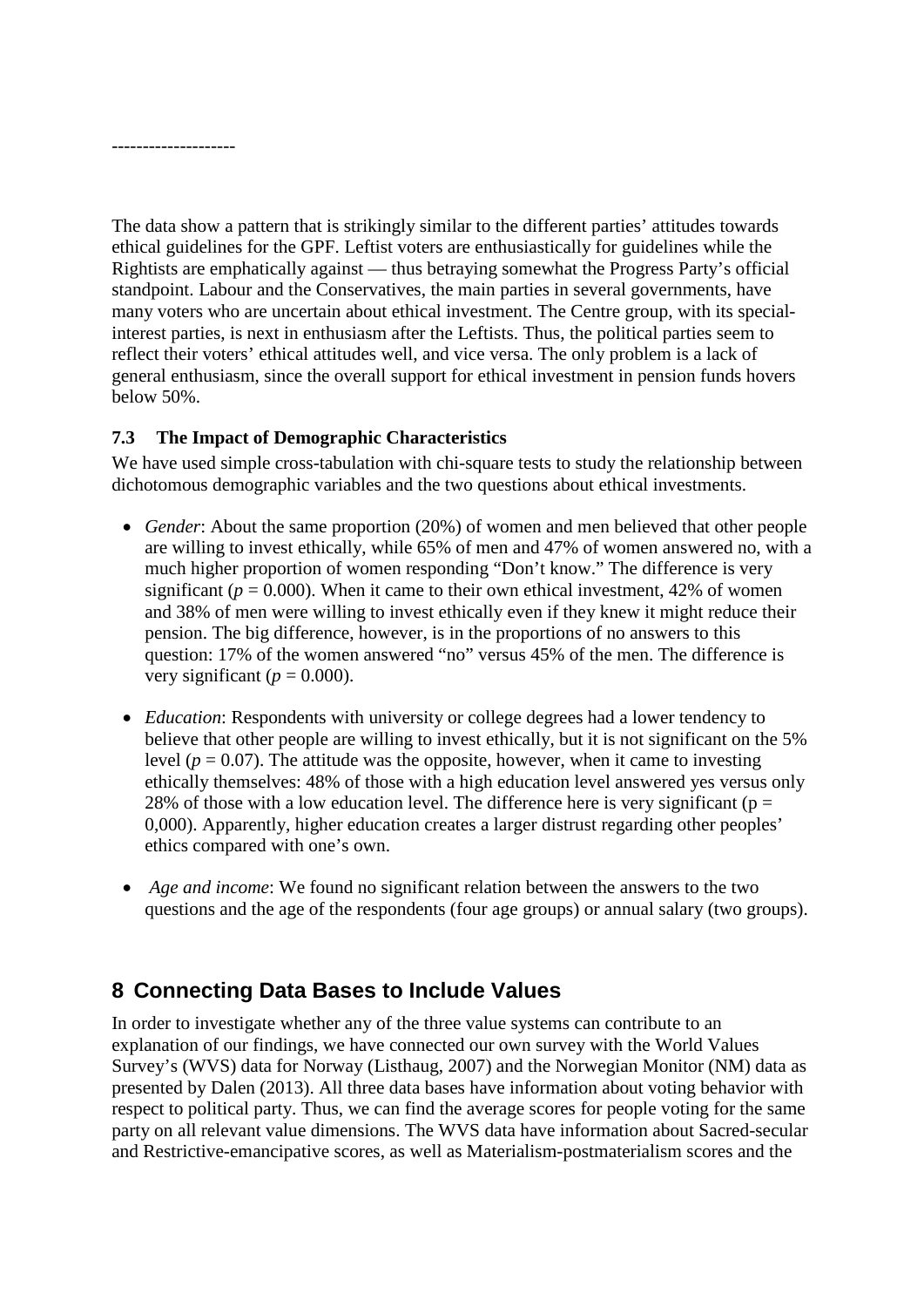Left-right political position. The NM data shows the average scores on the Materialism-Idealism axis and the Traditional-Modern value axis for the different political parties. The connecting party dependent averages are shown in Table 1. In the subsequent analysis, these averages are used as indicators of the respondent's scores on the different value dimensions, given their voting behavior.

This method is admittedly a bit problematic since the value indicators hide the true variation in the respondent's scores on the different value dimension. If this information were available, we would probably find a clearer picture of how value systems affect ethics. Our results must therefore be read with this in mind.

----------------------

Table 1 in here

*Average scores depending on political party preference in Norway. The Materialism-Postmaterialism scale (Inglehart), Sacred-Secular and Obedient-Emancipative scores (Welzel) and the Left-Right political position are computed from the World Values Survey (Listhaug, 2007). The Materialism-Idealism and the Traditional-Modern scores are taken from the Norwegian Monitor's data presentation (Hellevik) (Dalen, 2013)*.

----------------------

# **9 Data Analysis of Value Dimensions**

We have investigated the relation between the response variables (on ethical management of others and own pension), and the three alternative value systems by Ingelhart, Welzel and Hellevik with linear regression models. In addition to the values, we have included age (years), gender, income (9 points interval scale), and education (5 points interval scale) as control variables. There are two alternative dependent variables, namely the (no/don't' know/yes) answers of group 1 and 2, respectively, in the survey. The answers are coded on an interval scale as  $-1$ ,  $0$ ,  $+1$ .

For each group, we have built six regression models, one for each of the three value systems with and without control variables. When the control variables are included, we have used Wald's backward regression to try to achieve a significant model.

#### **9.1 Models of Belief About Other Persons' Ethics (Group 1 Other People's Ethics)**

None of regression models without control variables yield a significant model to explain answers to the question "Do you think *most people* would choose ethical investment if it means that *their own* pension will be reduced?"

When the control variables are included, there is still no significance with respect to the alternative value systems. However, personal income and age turn out to be significant at the 5 % level regardless of which value system that was included from the start of the backward linear regression analysis process. It ends with a model where age and education alone are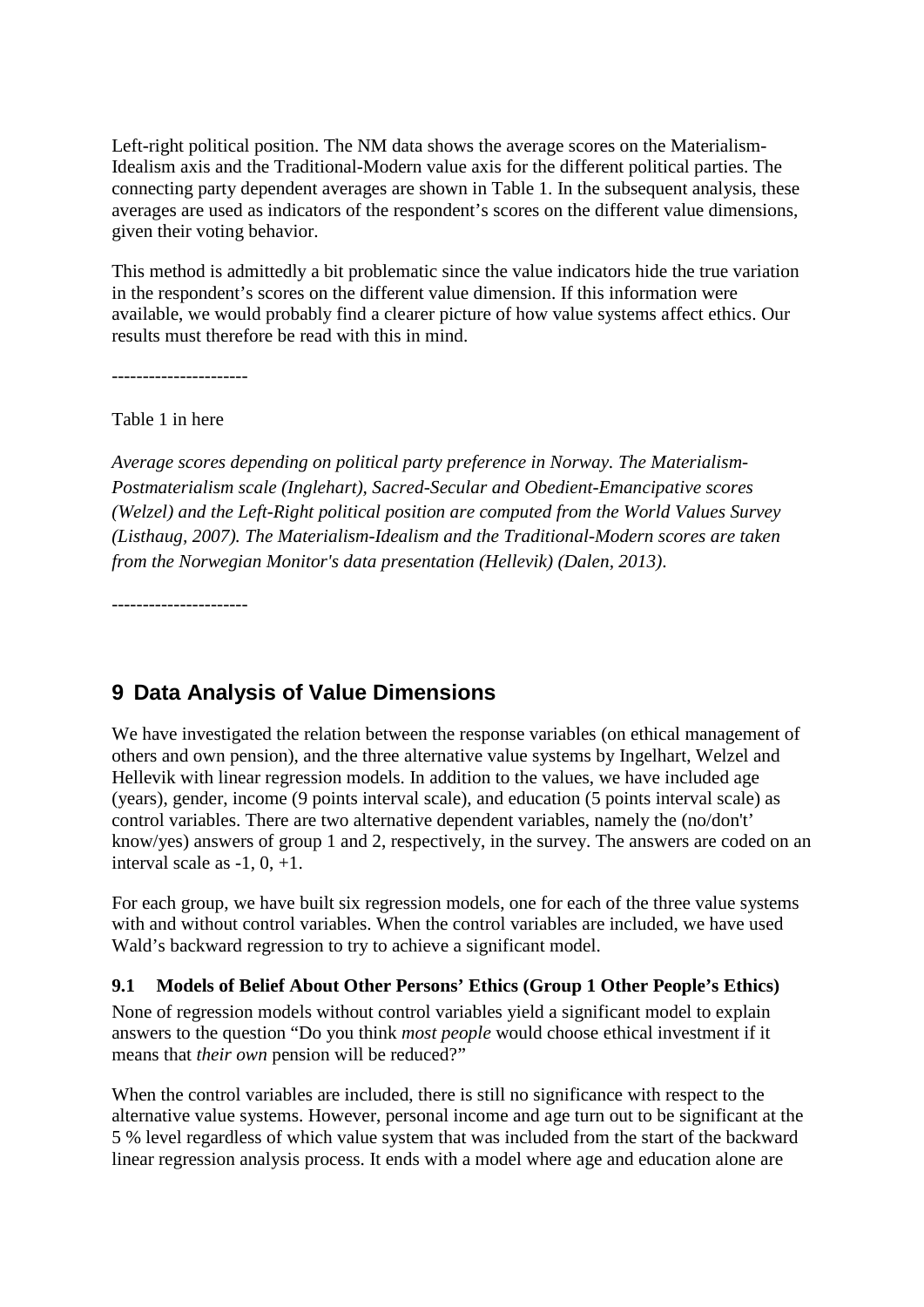significant: The older you are and the higher your education level, the less trust you have in other peoples' ethics.

### **9.2 Models of own Reported Ethics (Group 2, own Ethics)**

The other question was "In *your own* pension fund management, would you choose ethical investment if it means that *your* pension would be reduced?" The results are reported for the tree value systems below.

*Inglehart's 12 items Postmaterialism scale*: Without control variables, Postmaterialism is highly significant ( $p = 0.000$ ): the more postmaterialistic, the more willing to invest ethically. This still holds true when the control variables are included, and here the result is the same as above: both personal income and education level are significant ( $p = 0.040$  and  $p = 0.000$ , respectively), and income has a negative and education level a positive effect. The adjusted R square is 0.165.

*Welzel's value system*: Without control variables, the two value dimensions Sacred-Secular and Restrictive-Emancipative are both highly significant ( $p = 0.000$ ). The more sacred and the more emancipative you are, the more willing are you to invest ethically. This also holds true when the control variables are included. In this case, income and education are also significant. The more you earn, the less willing are you to invest ethically ( $p = 0.025$ ); and the higher your education level, the more willing are you to invest ethically ( $p = 0.002$ ). The adjusted R square is 0.200.

*Hellevik's Norwegian Monitor*: Without control variables, the Traditional-Modern variable is not significant ( $p = 0.175$ ), while Materialism-Idealism and Left-Right position are highly significant ( $p = 0.000$  for both). The more idealistic and the more leftist, the more willing to invest ethically. The Traditional-Modern variable disappears in the backward regression analysis when the control variables are included, and the final model includes Materialism-Idealism ( $p = 0.037$ ) and Left-Right position ( $p = 0.000$ ) as well as Personal income ( $p =$ 0.086) and Education level ( $p = 0.000$ ). The signs are as before: willingness to invest ethically increases with idealism, leftist position and education level, and sinks with income. In this case, the adjusted R square is 0.26.

Thus, while all three value systems yield similar results, the Norwegian Monitor's second and third value together has the highest explanatory power among the three value systems.

# **10 Summary and Conclusion**

This article has presented a study of attitudes among Norwegians toward social responsible investment (SRI) for pension funds. The Norwegian Government Pension Fund (GPF) manages the pension of the Norwegian population and is one of the world's largest funds. The GPF applies SRI by excluding unethical businesses, and the exclusion of tobacco, in particular, has resulted in reduced return on investment (ROI).

The Norwegian population was not consulted when it was decided to include ethical investment criteria in the GPF. The decision was made by the country's democratically elected politicians, but the question remained whether this was in accordance with general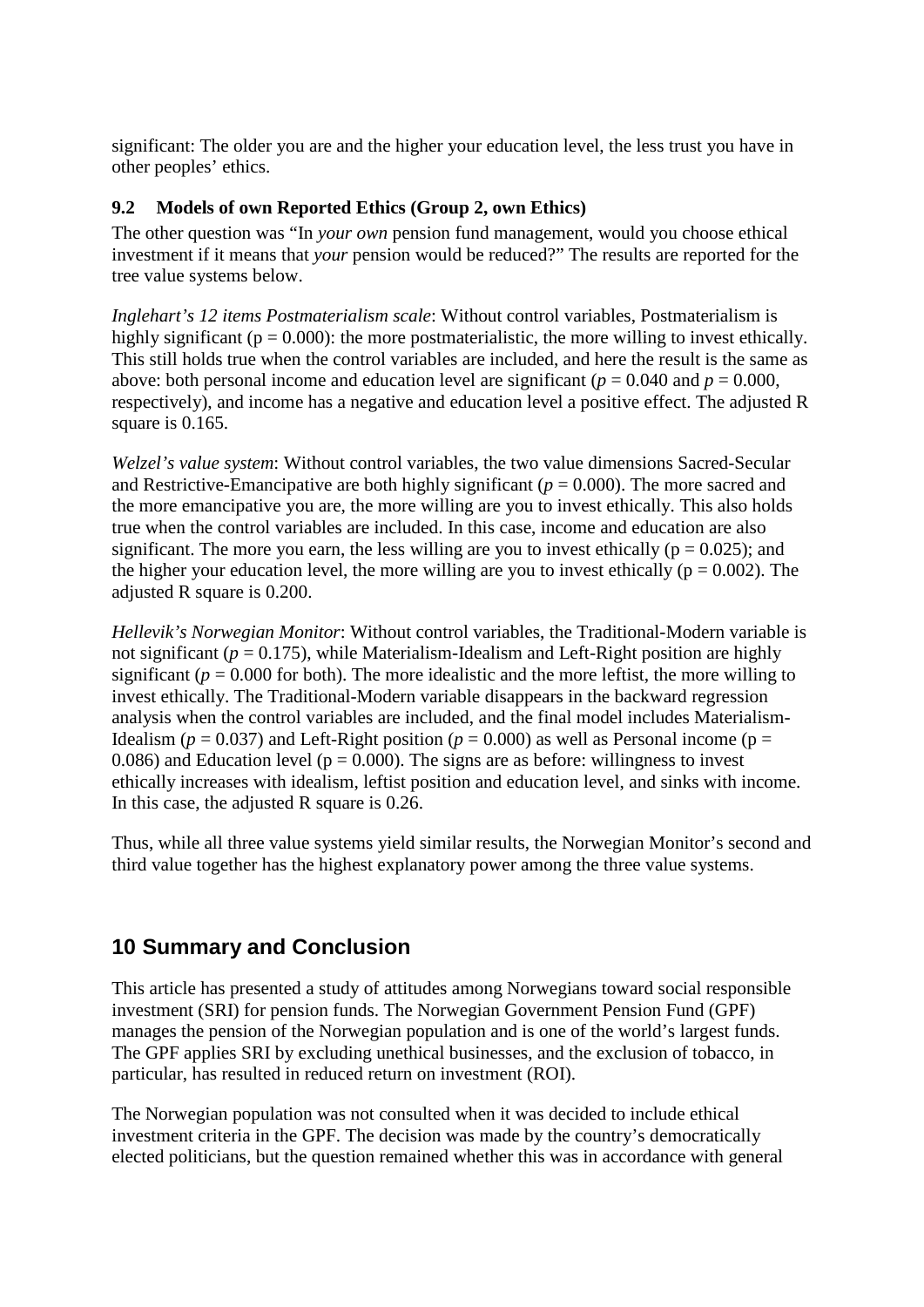sentiment. To find out, we surveyed a representative sample of the Norwegian population, asking about their opinion on ethical investment of *own* pension as well as their belief about *other* peoples' ethical attitude.

Our data show that 40 percent of the respondents would include ethical considerations in their personal pension management if it implied reduced pension, while 32 percent answered no. Even if it is uncertain on which side the 28 percent that did not know would end up,.this indicates that Norwegians in general agree with the political decision of having an ethical investment strategy for the GPF. The respondents' beliefs about other peoples' ethical attitude, however, was lower. About 20 percent thought other people would choose to apply ethical criteria for their own pension management if it resulted in reduced pension.

We used linear regression analysis to investigate whether underlying values can contribute to an understanding of people' responses in our survey, and chose three well known value systems, two international ones proposed by Ronald Inglehart (1977) and Christian Welzel (2014) with data available from the World Values Survey (Listhaug, 2007), and one national proposed by Ottar Hellevik (2015) with data available from the Norwegian Monitor (Dalen, 2013). Our survey as well as these two databases have information about political voting behavior. Thus, we could connect the two data bases to our respondents by using party dependent averages as indicators for our respondents' scores on the value scales.

It turned out that none of the three value systems could contribute significantly to an understanding of peoples' beliefs about other peoples' ethics. However, we got very significant findings with regard to ethical management of one's own pension fund. We found that the more postmaterialistic you are, the more ethical (Inglehart, adjusted  $R^2 = 0.165$ ). Further, the more sacred and the more emancipative you are, the more willing you are to invest ethically (Welzel, adjusted  $R^2 = 0.20$ ). And finally, the more idealistic and the more leftist you are, the more willing to invest ethically (Hellevik, adjusted  $R^2 = 0.26$ ).

All these results are as expected, but it is noteworthy that an ethical attitude increases with sacredness in Welzel's value system. This corresponds to the fact that idealism increases with religiosity, and ethics with idealism in Hellevik's system.

The regression models initially included gender, age, income, and education level as control variables. Of these, only income and education level turned out to be significant. For all three models, higher education leads to more interest in investing ethically, and more income leads to less interest. A strong correlation with the value scales is probably the reason that income has a negative effect in the regression models.

It is noteworthy that although all three models are highly significant (ANOVA sig.  $= 0.000$ ) for all), the explanatory power is rather weak in terms of adjusted  $\mathbb{R}^2$ . This is not surprising because how you respond to the survey question depend on your beliefs about two central questions:

1) What will be the actual impact of SRI on your pension?

2) Will SRI actually do any good for the world at large?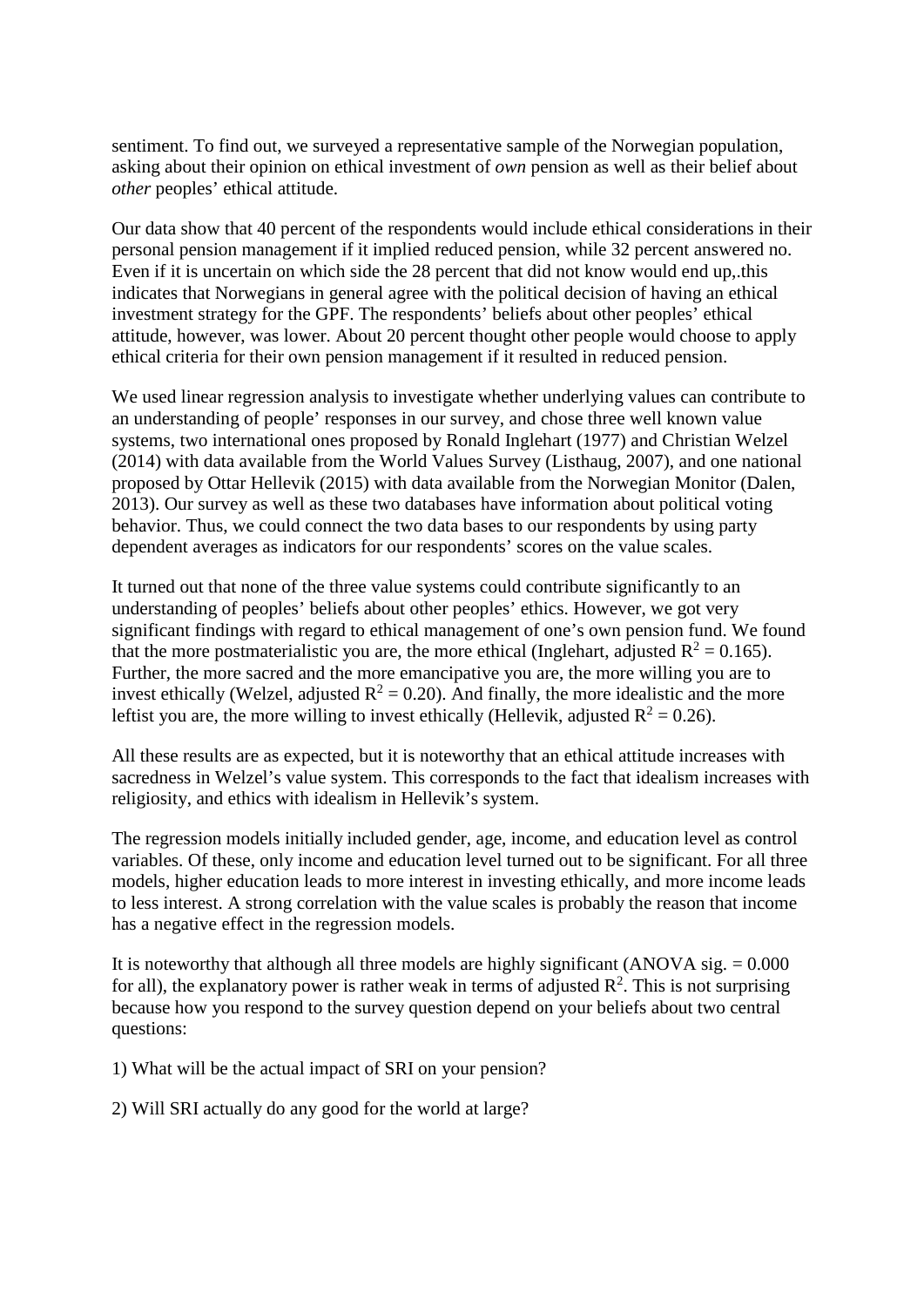There are fundamental uncertainties involved here, and considerable randomness to be expected regarding such beliefs.

As for values, the basic question in the survey is whether one would be willing to trade off one's consumption against promotion of the common good, and the Norwegian Government Pension Fund is used as a background example. At least two value aspects suggest themselves in this trade-off. One has to do with the free market versus governmental interference, which is closely linked to political left-right orientation. Another is materialism (own consumption) versus idealism (promotion of the common good even if the actual consequences are obscure). This value dimension has also been identified as a major explanatory factor in Norwegians' value choices (Hellevik, 2015).

It turned out that the respondents' beliefs about other peoples' willingness to invest ethically did not depend on their own values, nor on demographical characteristics, except for some indication that older and more educated people are less trusting of other peoples' ethics. The picture changed dramatically, however, when it comes to self-reported ethics. In that case, people were significantly more willing to trade off financial returns against ethics if they were postmaterialists, or sacred and emancipated, or idealists and politically left leaning.

Our study illustrates the tension between direct and indirect, or representative, democracy. If there were a referendum on whether the GPF should practice SRI, our data indicate an undeceive vote. In a representative democracy like Norway, however, the politicians are elected to make decisions on behalf of the voters, which appears to lead to more ethical and sustainable decisions. As individuals, we appear to be more shortsighted.

Further research should compare Norwegian attitudes with attitudes in other countries. A follow up study in Norway should be more specific about the consequences of ethical management of pension funds, and include questions for direct computation of value scores.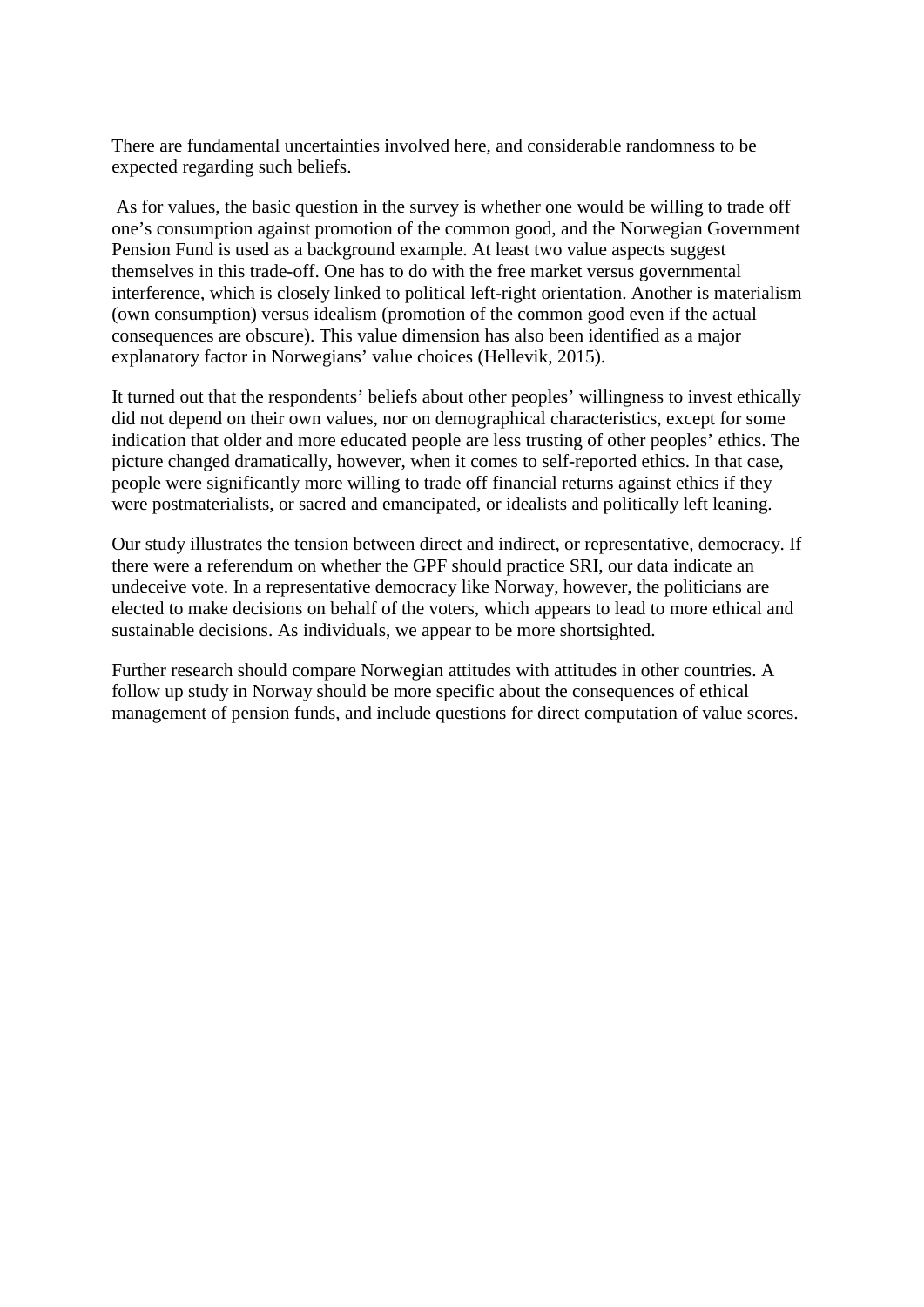#### **References**

- Bean, C., & Papadakis, E. (1994). Polarized Priorities of Flexible Alternatives? Dimensionality in Inglehart's Materialism – Postmjaterialism Scale. *International Journal of Public Opinion Research, 6*(3), 264-288.
- Bengtsson, E. (2008). A history of Scandinavian socially responsible investing. *Journal of Business Ethics, 82*(4), 969-983.
- Christensen, A., Sullaway, M., & King, C. E. (1983). Systematic error in behavioral reports of dyadic interaction: Egocentric bias and content effects. *Behavioral Assessment, 5*(2), 129-140.
- Clark, G. L., & Monk, A. H. B. (2010). The legitimacy and governance of Norway's sovereign wealth fond: The ethics of global investment. *Environment and Planning A, 42*(7), 1723-1738. doi:10.1068/a42441
- Dalen, E. (2013, 15 Ocrober 2015). Hvordan er nordmenn? Hvorfor er vi som vi er og gjør vi som vi gjør? Slides from Seminar Ipsos April  $4<sup>th</sup>$ , 2013 http://ipsosmmi.no/files/Dokumentasjon/FrokostSeminar040413/IpsosMMI\_Frokost\_04042013\_ NorskMonitor\_Erik\_Dalen.pdf
- Det Konglige Finansdepartement. (2012). *Forvaltningen av Statens pensjonsfond i 2011, Meld. St. 17.* Oslo, Norway https://www.regieringen.no/en/topics/the-economy/thegovernment-pension-fund/responsible-investments/id446948/
- Eurosif. (2014). European SRI Study. http://www.eurosif.org/our-work/research/sri/
- Forsyth, D. R. (2008). Self-serving bias. In J. William A. Darity (Ed.), *International Encyclopedia of the Social Sciences* (2 ed., pp. 429): Macmillan Reference USA.
- GPFG responsible investment. (2010). *Norwegian Ministry of Finance.* https://www.regjeringen.no/en/dokumenter/meld.-st.-17-20112012/id676409/
- Hellevik, O. (2002). Age differences in value orientation life cycle or cohort effect? *International Journal of Public Opinion Research, 14* (3), 286–302.
- Hellevik, O. (2008). *Jakten på den norske lykken : Norsk monitor 1985-2007* Oslo: Universitetsforl.
- Hellevik, O. (2015). Is the good life sustainable? A three decade study of values, happiness and sustainability in Norway. In K. L. Syse & M. L. Mueller (Eds.), *Sustainable Consumption and the Good Life: Interdisciplinary Perspectives*. New York: Routledge.
- <span id="page-20-0"></span>Hellevik, Ottar. (2015a). Extreme nonresponse and response biad - A "worst case" analysis. *Quality & Quantity, online*. doi: DOI: 10.1007/s11135-015-0246-5
- Hellevik, Ottar. (2015b). Hva betyr respondentbortfallet i intervjuundersøkelser? *Tidsskrift for Samfunnsforskning, 2*(56), 211-231.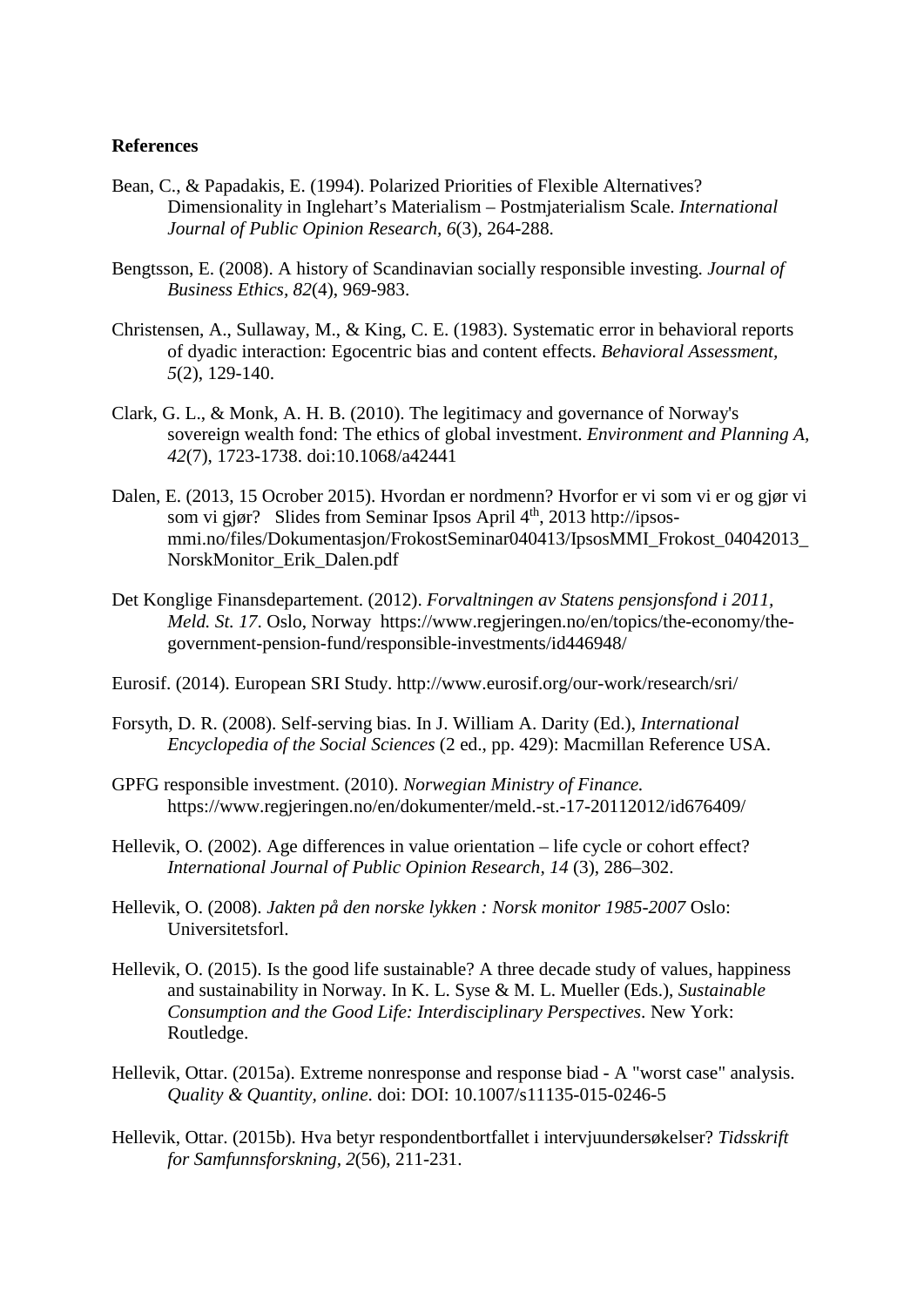- Inglehart, R. (1977). The trend towards postmaterialist values continues. In T. C. Nichols & M. Rempel (Eds.), *Citizen Politics in post-industrial societies*. Boulder and Oxford: Westview Press.
- Inglehart, R., & Baker, W. E. (2000). Modernization, cultural change, and the persistence of traditional values. *American sociological review*, 19-51.
- <span id="page-21-0"></span>Kommunal- og moderniseringsdepartementet. (2014). (Ministry of Local Government and Modernisation) Valgresultat.no (Election result) (Publication no. <http://valgresultat.no/?type=st&%C3%A5r=2013> ). Retrieved June 21, 2016
- Lachman, M. (1990). When Bad Things Happen to Older People: Age Differences in A ttributional Style. *Psychology and Aging, 5*(4), 607-609. DOI:10.1037/0882- 7974.5.4.607
- Lewis, A., & Juravle, C. (2010). Morals, Markets and Sustainable Investments: A Qualitative Study of 'Champions'. *Journal of Business Ethics, 93*(3), 483-494. DOI: 10.1007/s10551-009-0235-5
- Listhaug, O. (2007). WVS Wave 5 (2005-2009). <http://www.worldvaluessurvey.org/WVS>
- Moors, G. (2003). The two faces of (post) materialism: A decomposition approach. *International Journal of Public Opinion Research, 15*(4), 396-412.
- Scholtens, B., & Sievänen, R. (2013). Drivers of Socially Responsible Investing: A Case Study of Four Nordic Countries. *Journal of Business Ethics, 3*, 605-616. DOI 10.1007/s10551-012-1410-7
- Sethi, S. P. (2005). Investing in Socially Responsible Companies is a Must for Public Pension Funds - Because There is no Better Alternative. *Journal of Business Ethics, 56*(2), 99- 129.
- Sjöström, E. (2011). *The Performance of Socially Responsible Investment A review of scholarly studies published 2008*‐*2010,* Stockholm Sweeden http://www.gruenesgeld.at/downloads/The-Performance-of-SRI.pdf
- Stortingsmelding. (2004). *Stortingsmelding nr 2 (2003-2004) Revidert nasjonalbudsjett 2004*. Oslo. http://www.statsbudsjettet.no/Revidert-2004/English/
- <span id="page-21-1"></span>Welzel, C. (2013). *Freedom Rising - Human Empowerment and the Quest for Emancipation*. New York: Cambridge University Press.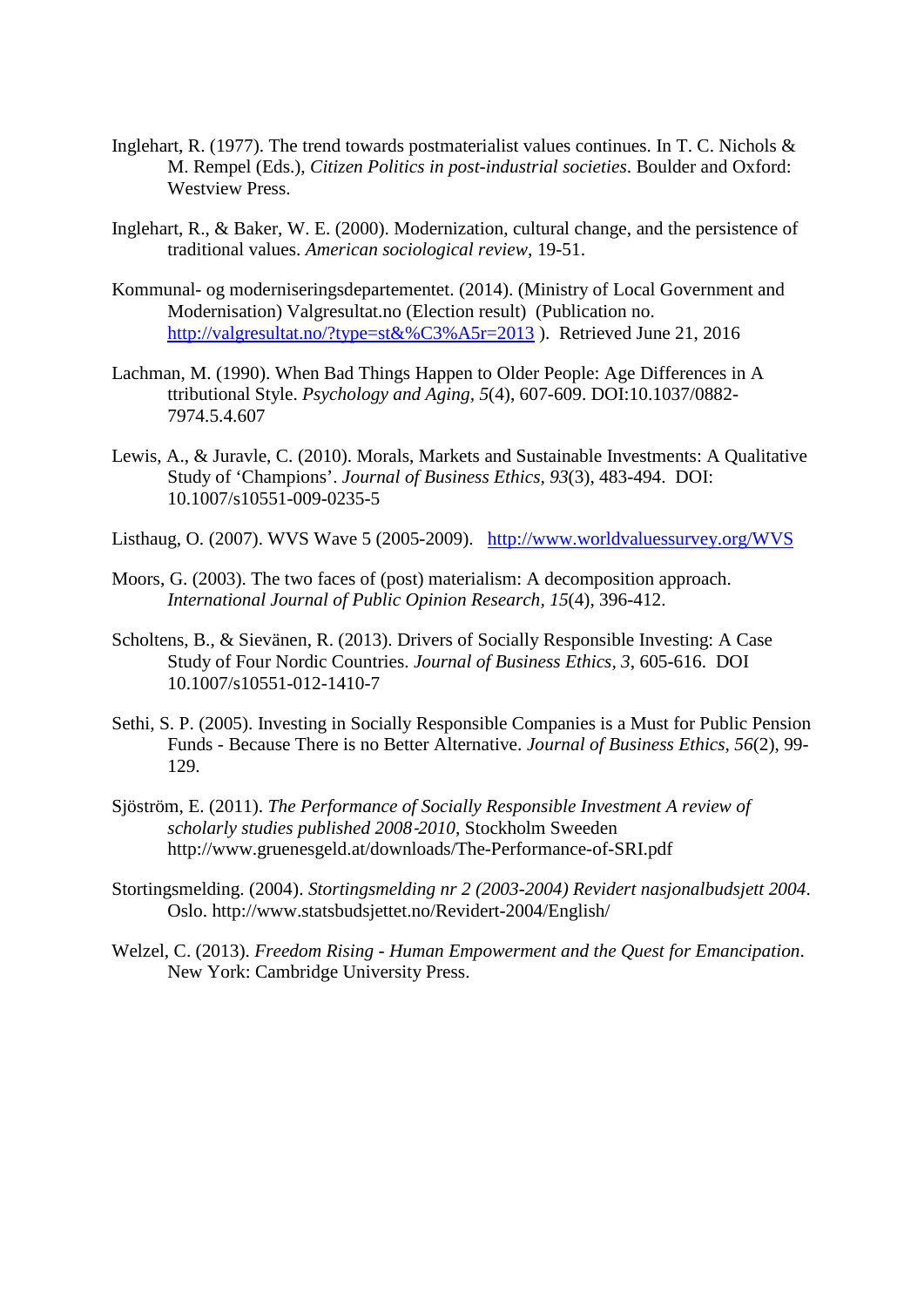

**Figure 1: Election 2013 results, with Parliamentary parties** ordered from left to right



**Figure 2: The scores of Inglehart's 12 items scale on postmaterialism according to Norwegian political party preference. Data retrieved from the World Values Survey (Listhaug, 2007).**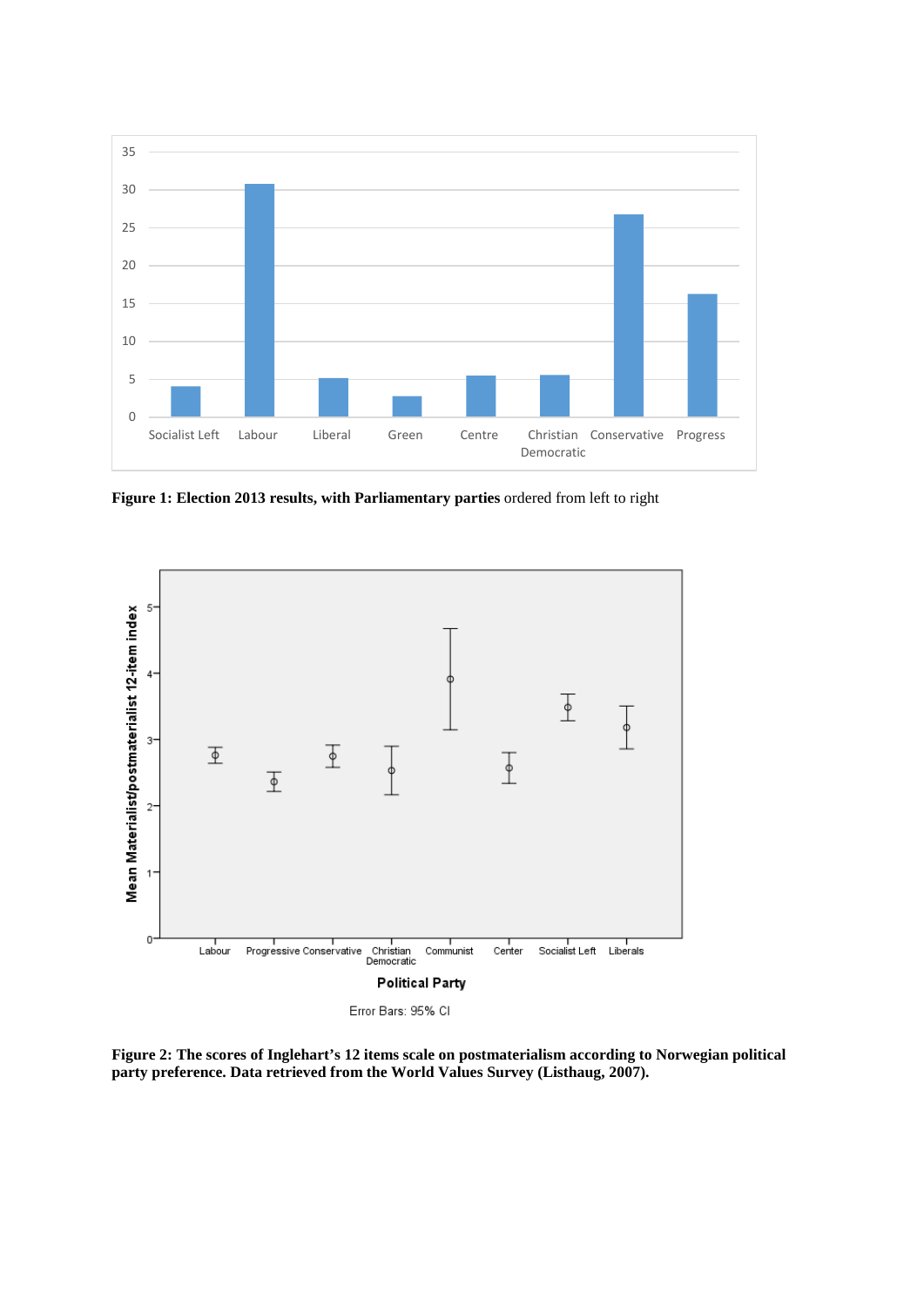

**Figure 3: Average scores of Welzel's values according to Norwegian political party preference. Data retrieved from the World Values Survey (Listhaug, 2007).**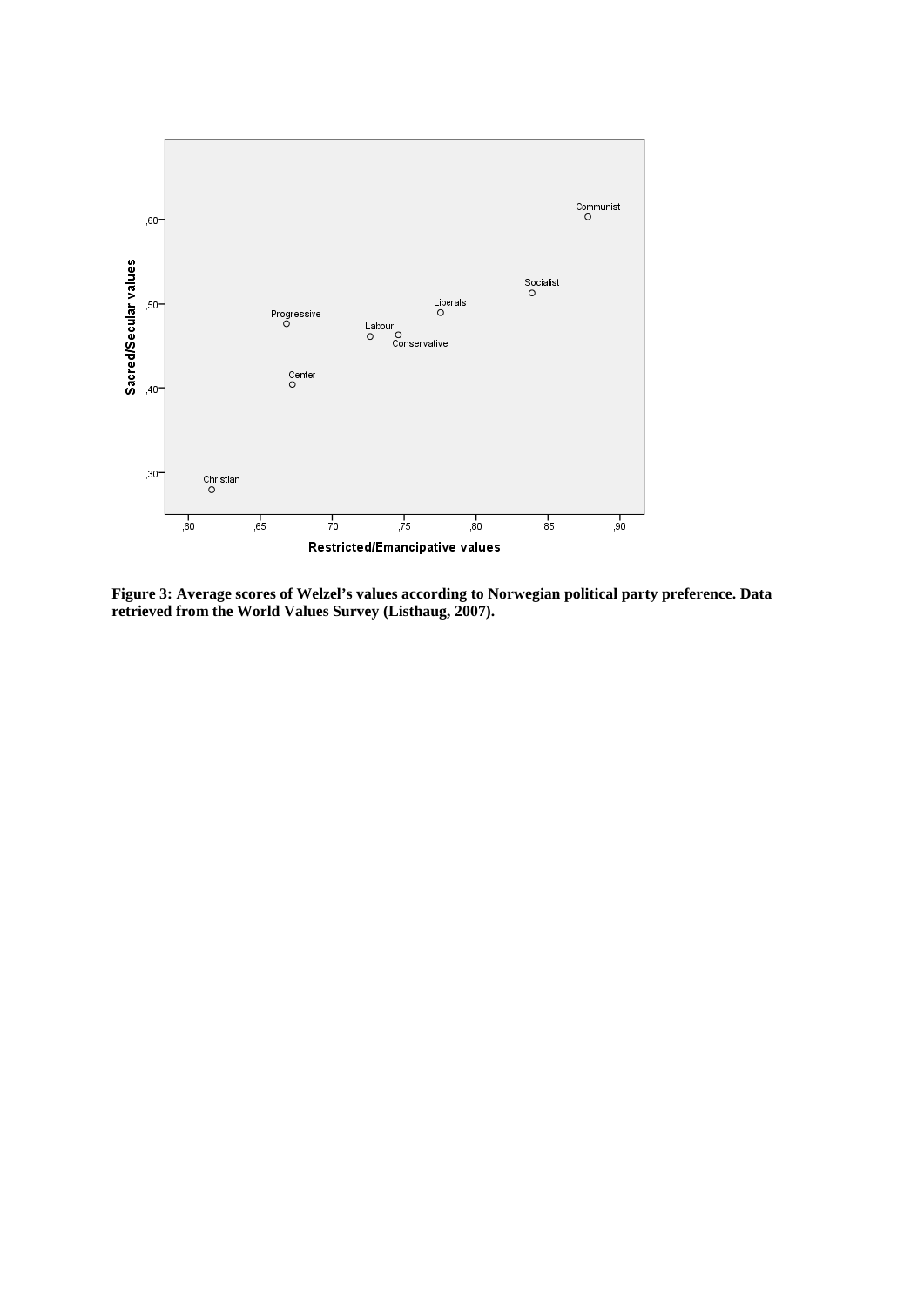

**Figure 4: Average scores of Hellevik's two most significant value scales according to Norwegian political party preference. The Materialism-Idealism scores are retrieved from Dalen (2013), and the left-right political dimension from WVS (Listhaug, 2007).**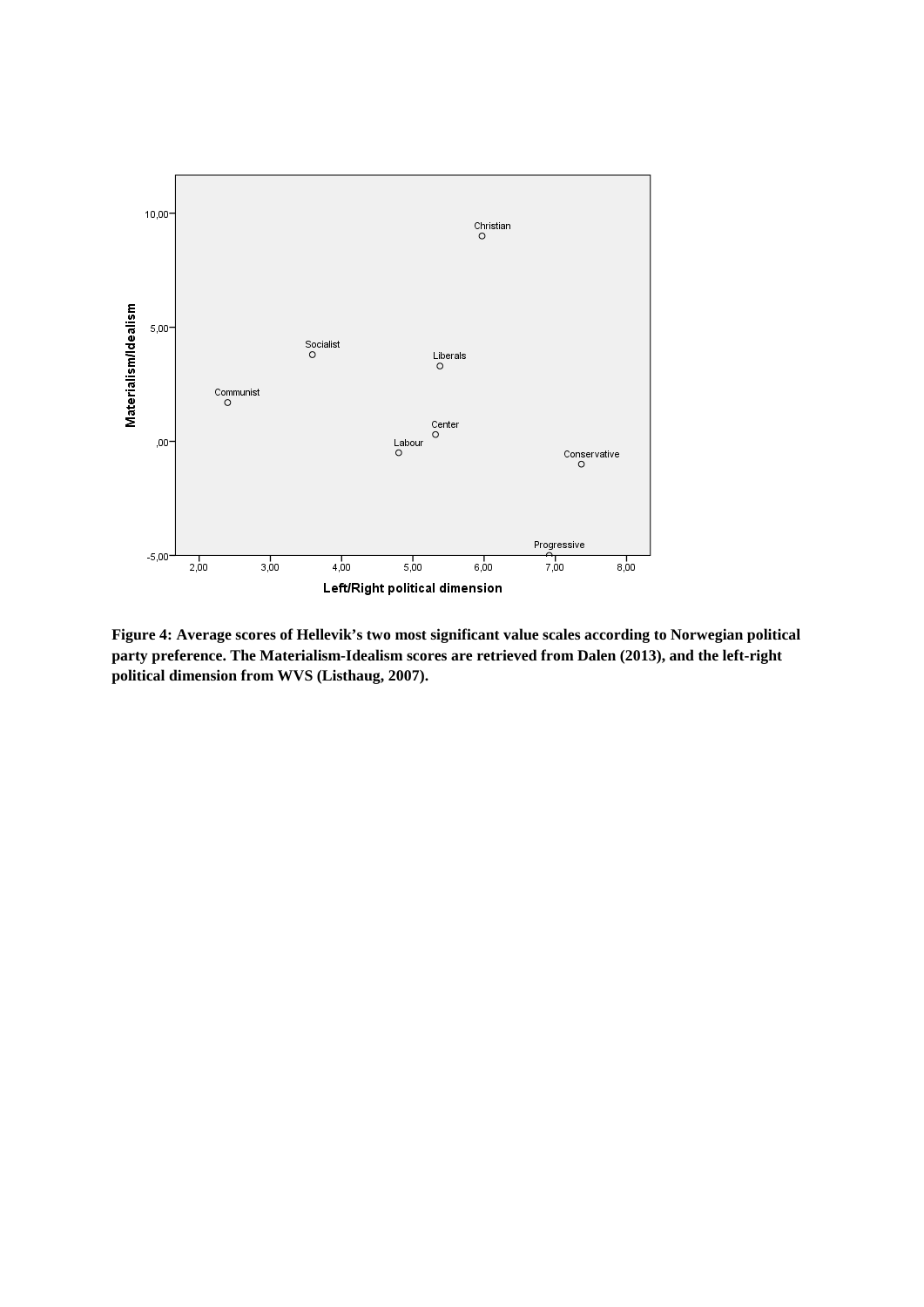

**Figure 1: The main result from the survey. Group 1 answered the question: In their own pension fund management, do you think** *most people* **would choose ethical investment if it means that** *their own* **pension**  will be reduced? Group 2 answered the question: In your own pension fund management, would *you* **choose ethical investment if it means that** *your* **pension would be reduced?**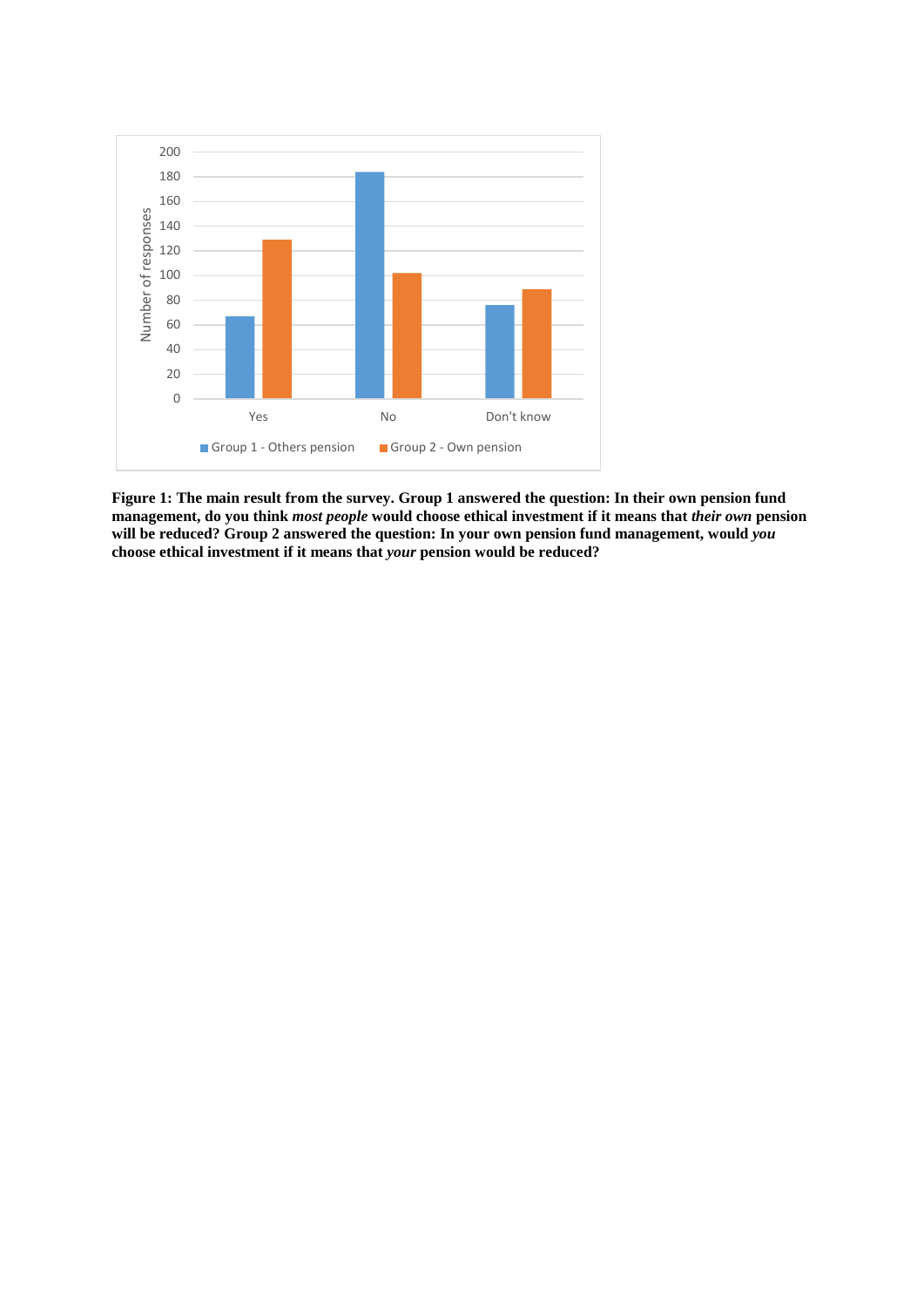

**Figure 6: Group 1: Attitude toward others pension. The responses to the question: "In their own pension**  fund management, do you think most people would choose ethical investment if it means that their own **pension will be reduced?"**